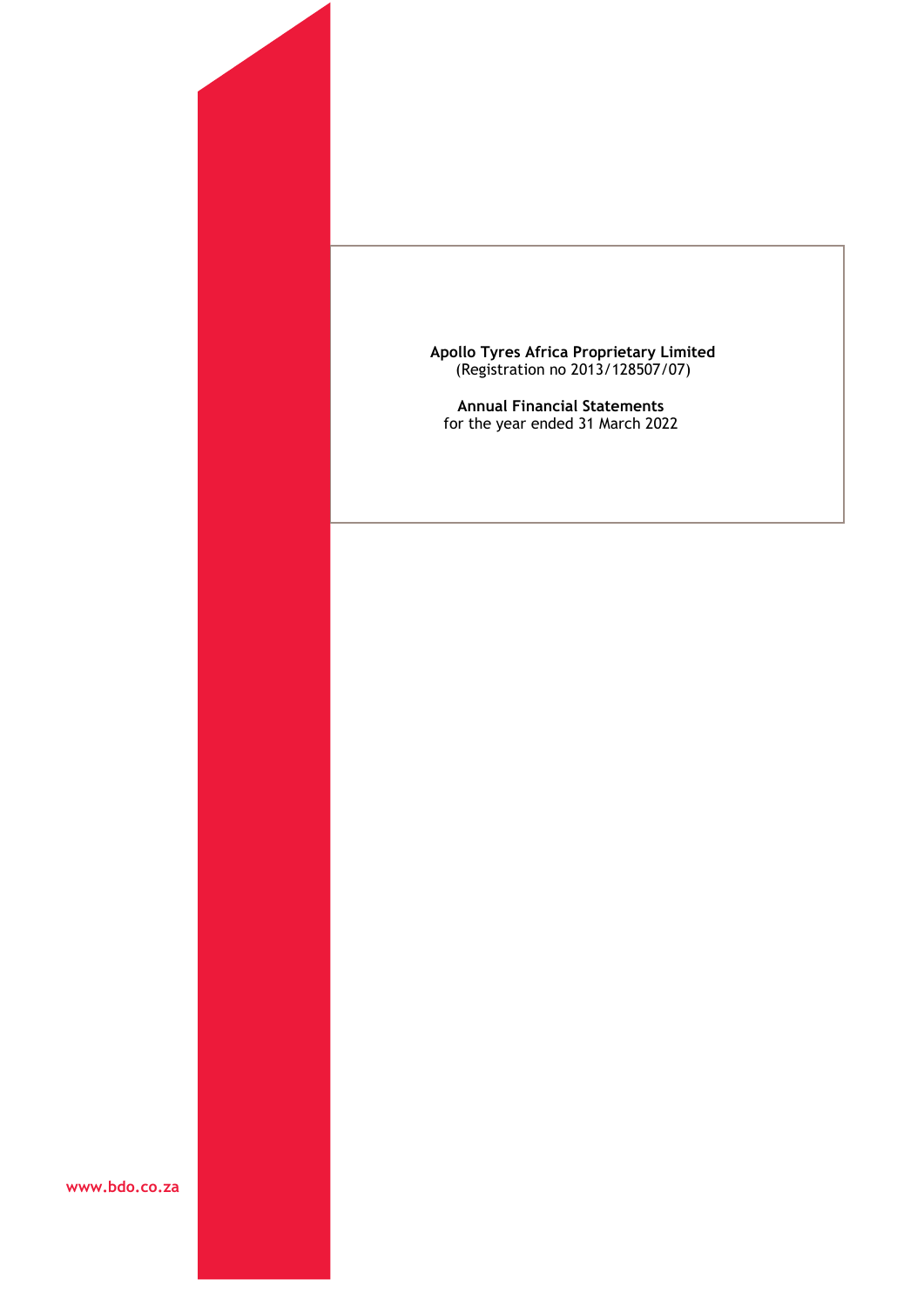(Registration number 2013/128507/07)

Audited Annual Financial Statements for the year ended 31 March 2022

# **General Information**

| Country of incorporation and domicile       | South Africa                                                                                                                                                        |
|---------------------------------------------|---------------------------------------------------------------------------------------------------------------------------------------------------------------------|
| Nature of business and principal activities | Marketing and supply of tyres and related products                                                                                                                  |
| <b>Directors</b>                            | Mr. Q. Steyn<br>Mr. R. Arora<br>Mr. A. Varshneya                                                                                                                    |
| <b>Registered office</b>                    | Office No 33<br>Oxford Office Park,<br>3 Bauhinia Street<br>Highveld Techno P<br>Centurion<br>Gauteng<br>0046                                                       |
| <b>Holding company</b>                      | Apollo (South Africa) Holdings Proprietary Limited<br>incorporated in South Africa                                                                                  |
| <b>Auditor</b>                              | <b>BDO South Africa Incorporated</b><br>Chartered Accountant (SA)<br><b>Registered Auditors</b>                                                                     |
| Level of assurance                          | These audited annual financial statements have been audited in<br>compliance with the applicable requirements of the Companies Act of<br>South Africa.              |
| <b>Preparer</b>                             | The audited annual financial statements were compiled by Reporting<br>Partners Proprietary Limited under the supervision of Danie de Kock<br>(Manager - Commercial) |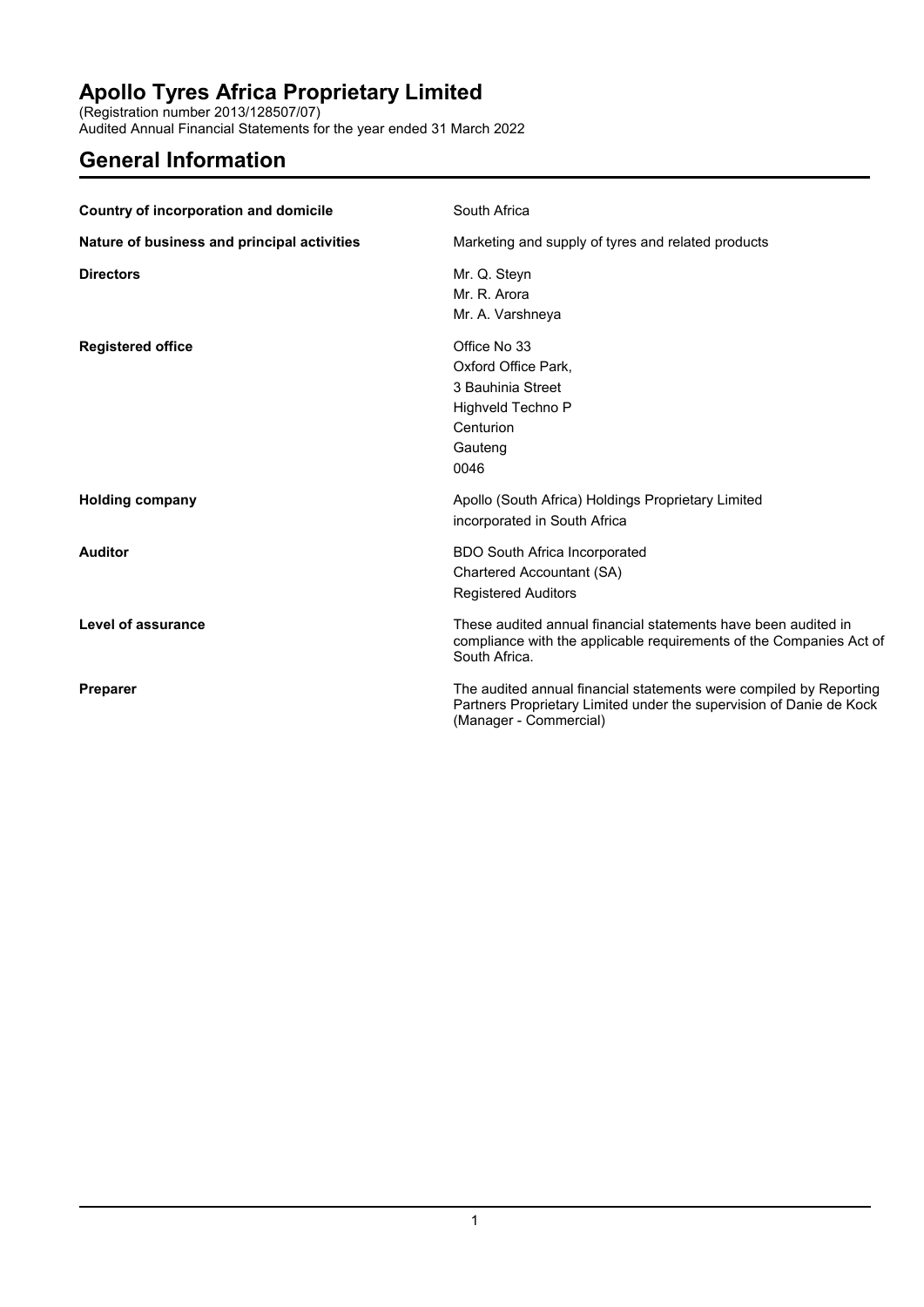(Registration number 2013/128507/07)

Audited Annual Financial Statements for the year ended 31 March 2022

# **Contents**

The reports and statements set out below comprise the audited annual financial statements presented to the shareholder:

| <b>Index</b>                                               | Page      |
|------------------------------------------------------------|-----------|
| Directors' Responsibilities and Approval                   | 3         |
| Directors' Report                                          | $4 - 5$   |
| Independent Auditor's Report                               | $6 - 7$   |
| <b>Statement of Financial Position</b>                     | 8         |
| Statement of Profit or Loss and Other Comprehensive Income | 9         |
| Statement of Changes in Equity                             | 10        |
| <b>Statement of Cash Flows</b>                             | 11        |
| <b>Accounting Policies</b>                                 | $12 - 17$ |
| Notes to the Audited Annual Financial Statements           | $18 - 31$ |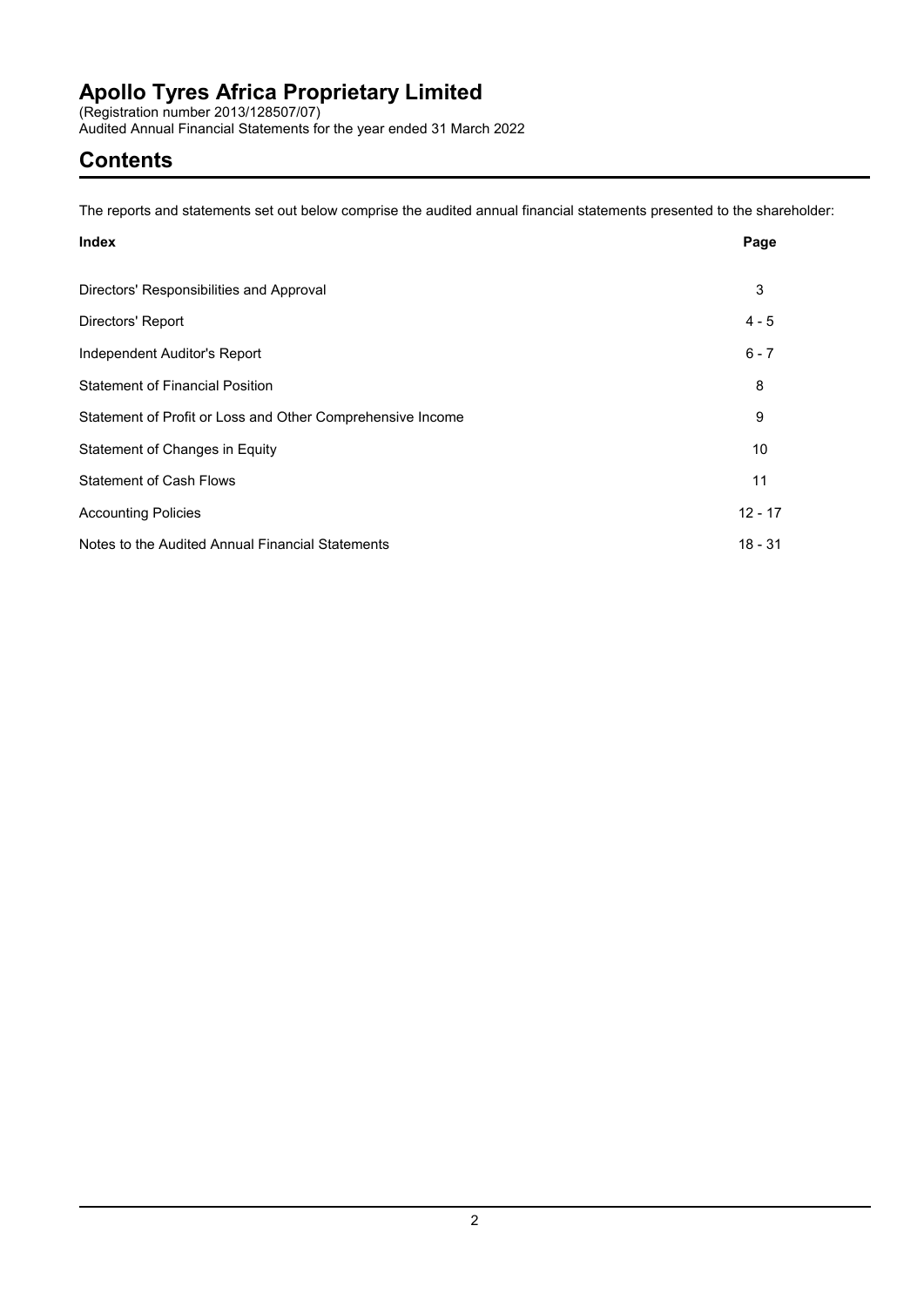(Registration number 20131128507107) Audited Annual Financial Statements for the year ended 31 March 2022

## Directors' Responsibilities and Approval

The directors are required in terms of the Companies Act of South Africa to maintain adequate accounting records and are responsible for the content and integrity of the audited annual financial statements and related financial information included in this report. It is their responsibility to ensure that the audited annual financial statements fairly present the state of affairs of the company as at the end of the financial year and the results of its operations and cash flows for the period then ended, in conformity with International Financial Reporting Standards. The external auditor is engaged to express an independent opinion on the audited annual financial statements.

The audited annual financial statements are prepared in accordance with International Financial Reporting Standards and are based upon appropriate accounting policies consistently applied and supported by reasonable and prudent judgements and estimates.

The directors acknowledge that they are ultimately responsible for the system of internal financial control established by the company and place considerable importance on maintaining <sup>a</sup> strong control environment. To enable the directors to meet these responsibilities, the board of directors sets standards for internal control aimed at reducing the risk of error or loss in <sup>a</sup> cost effective manner. The standards include the proper delegation of responsibilities within <sup>a</sup> clearly defined framework, effective accounting procedures and adequate segregation of duties to ensure an acceptable level of risk. These controls are monitored throughout the company and all employees are required to maintain the highest ethical standards in ensuring the company's business is conducted in <sup>a</sup> manner that in all reasonable circumstances is above reproach. The focus of risk management in the company is on identifying, assessing, managing and monitoring all known forms of risk across the company. While operating risk cannot be fully eliminated, the company endeavours to minimise it by ensuring that appropriate infrastructure, controls, systems and ethical behaviour are applied and managed within predetermined procedures and constraints.

The directors are of the opinion, based on the information and explanations given by management, that the system of internal control provides reasonable assurance that the financial records may be relied on for the preparation of the audited annual financial statements. However, any system of internal financial control can provide only reasonable, and not absolute, assurance against material misstatement or loss.

The directors have reviewed the company's cash flow forecast for the year to 31 March 2023 and, in light of this review and the current financial position, they are satisfied that the company has or had access to adequate resources to continue in operational existence for the foreseeable future.

The external auditor is responsible for independently auditing and reporting on the company's audited annual financial statements. The audited annual financial statements have been examined by the company's external auditor and their report is presented on pages 6 to 7.

The audited annual financial statements set out on pages 8 to 31, which have been prepared on the going concern basis, were approved by the board of directors on 26 April 2022 and were signed on their behalf by:

Mr. Q. Steyn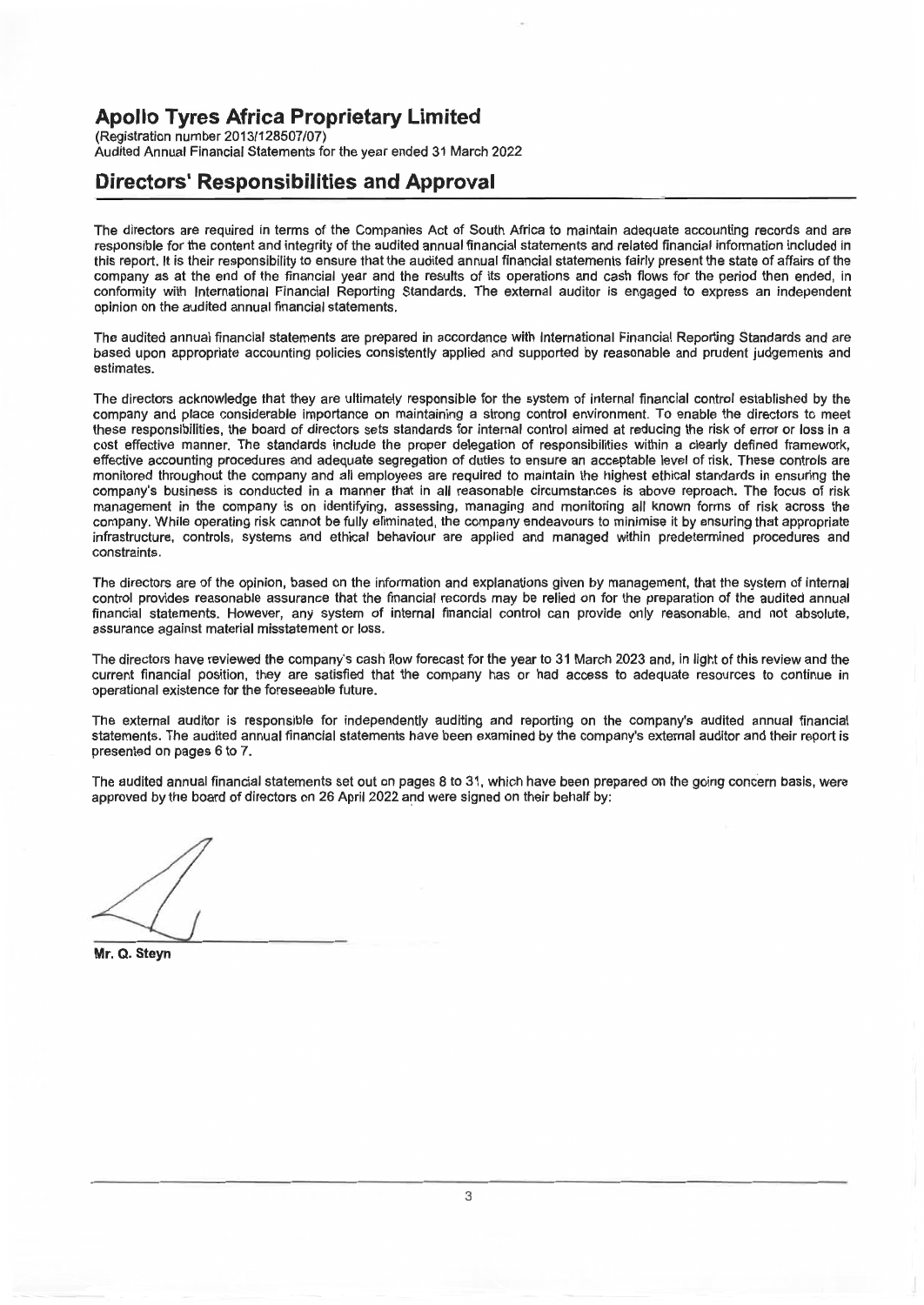(Registration number 2013/128507/07)

Audited Annual Financial Statements for the year ended 31 March 2022

# **Directors' Report**

The directors have pleasure in submitting their report on the audited annual financial statements of Apollo Tyres Africa Proprietary Limited for the year ended 31 March 2022.

### **1. Nature of business**

The company engages in the marketing and supply of tyres and related products. The company's business model is import of Apollo & Vredestein branded tyres for its domestic and export market.

There have been no material changes to the nature of the company's business from the prior year.

#### **2. Review of financial results and activities**

The audited annual financial statements have been prepared in accordance with International Financial Reporting Standards and the requirements of the Companies Act of South Africa. The accounting policies have been applied consistently compared to the prior year.

Full details of the financial position, results of operations and cash flows of the company are set out in these audited annual financial statements.

#### **3. Stated capital**

| Authorised      |              |              | 2022<br><b>Number of shares</b> | 2021  |
|-----------------|--------------|--------------|---------------------------------|-------|
| Ordinary shares |              |              | 1 000                           | 1 000 |
|                 | 2022         | 2021         | 2022                            | 2021  |
| <b>Issued</b>   | <b>R'000</b> | <b>R'000</b> | <b>Number of shares</b>         |       |
| Ordinary shares | 400 000      | 400 000      | 707                             | 707   |

There have been no changes to the authorised or issued share capital during the year under review.

#### **4. Interest of directors in the share capital of the company**

The directors do not have any disclosable interest in the shares of the company.

#### **5. Dividends**

No dividends were declared or paid to shareholder during the year.

#### **6. Directorate**

The directors in office at the date of this report are as follows:

| <b>Directors</b> | <b>Nationality</b> |
|------------------|--------------------|
| Mr. Q. Steyn     | South African      |
| Mr. R. Arora     | Indian             |
| Mr. A. Varshneya | Indian             |

There have been no changes to the directorate for the year under review.

### **7. Holding company**

The company's holding company is Apollo (South Africa) Holdings Proprietary Limited which holds 100% (2021: 100%) of the company's equity. The ultimate holding company is Apollo Tyres Limited, incorporated in India.

#### **8. Special resolutions**

There were no special resolution passed during the year.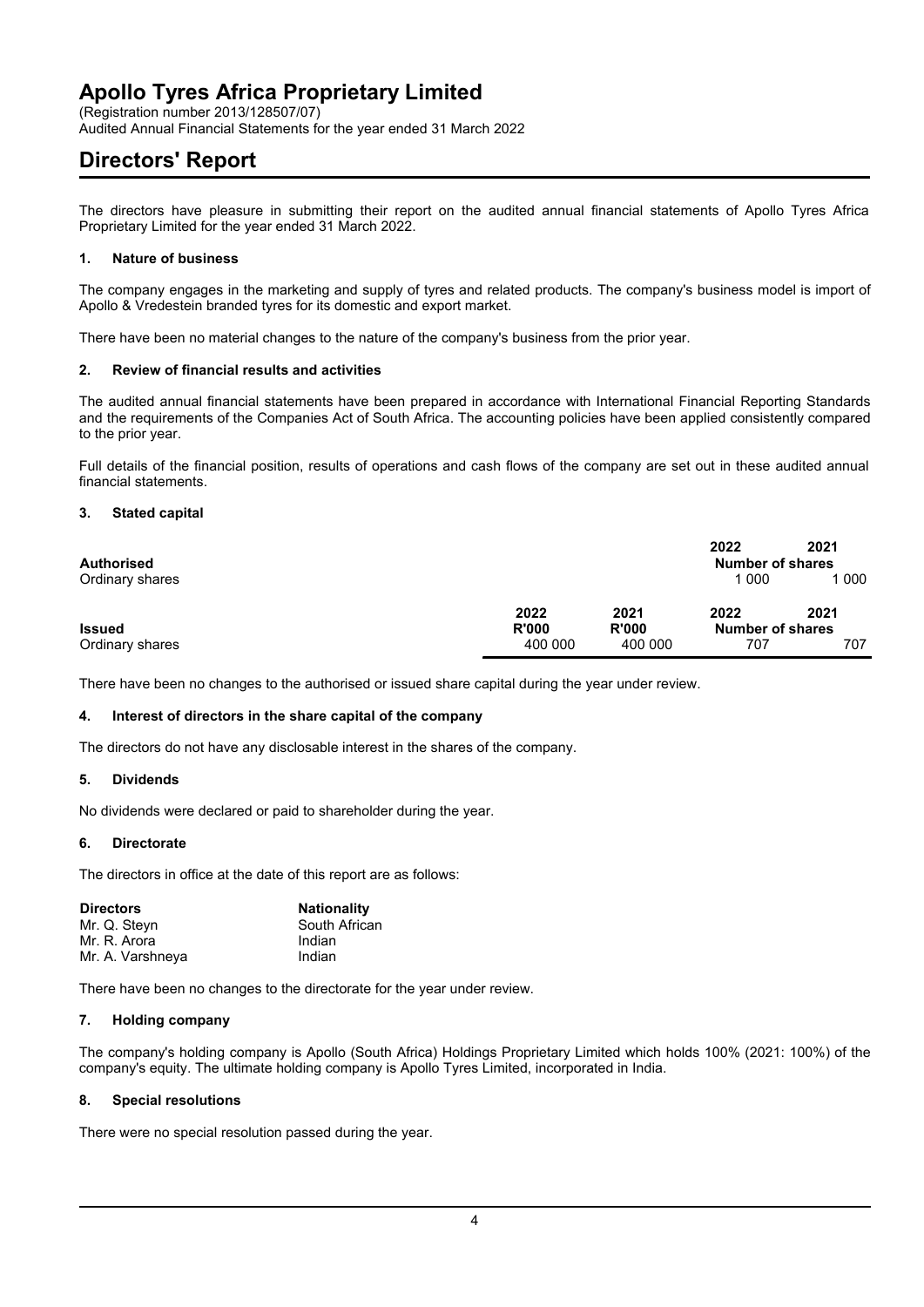(Registration number 2013/128507/07) Audited Annual Financial Statements for the year ended 31 March 2022

# **Directors' Report**

### **9. Events after the reporting period**

The directors are not aware of any material event which occurred after the reporting date and up to the date of this report.

### **10. Going concern**

The directors believe that the company has adequate financial resources to continue in operation for the foreseeable future and accordingly the audited annual financial statements have been prepared on a going concern basis. The directors have satisfied themselves that the company is in a sound financial position and that it has access to sufficient borrowing facilities to meet its foreseeable cash requirements. The directors are not aware of any new material changes that may adversely impact the company. The directors are also not aware of any material non-compliance with statutory or regulatory requirements or of any pending changes to legislation which may affect the company.

### **11. Auditors**

BDO South Africa Incorporated continued in office as auditors for the company for 2022.

### **12. Directors emoluments**

Directors emoluments are disclosed in note 25.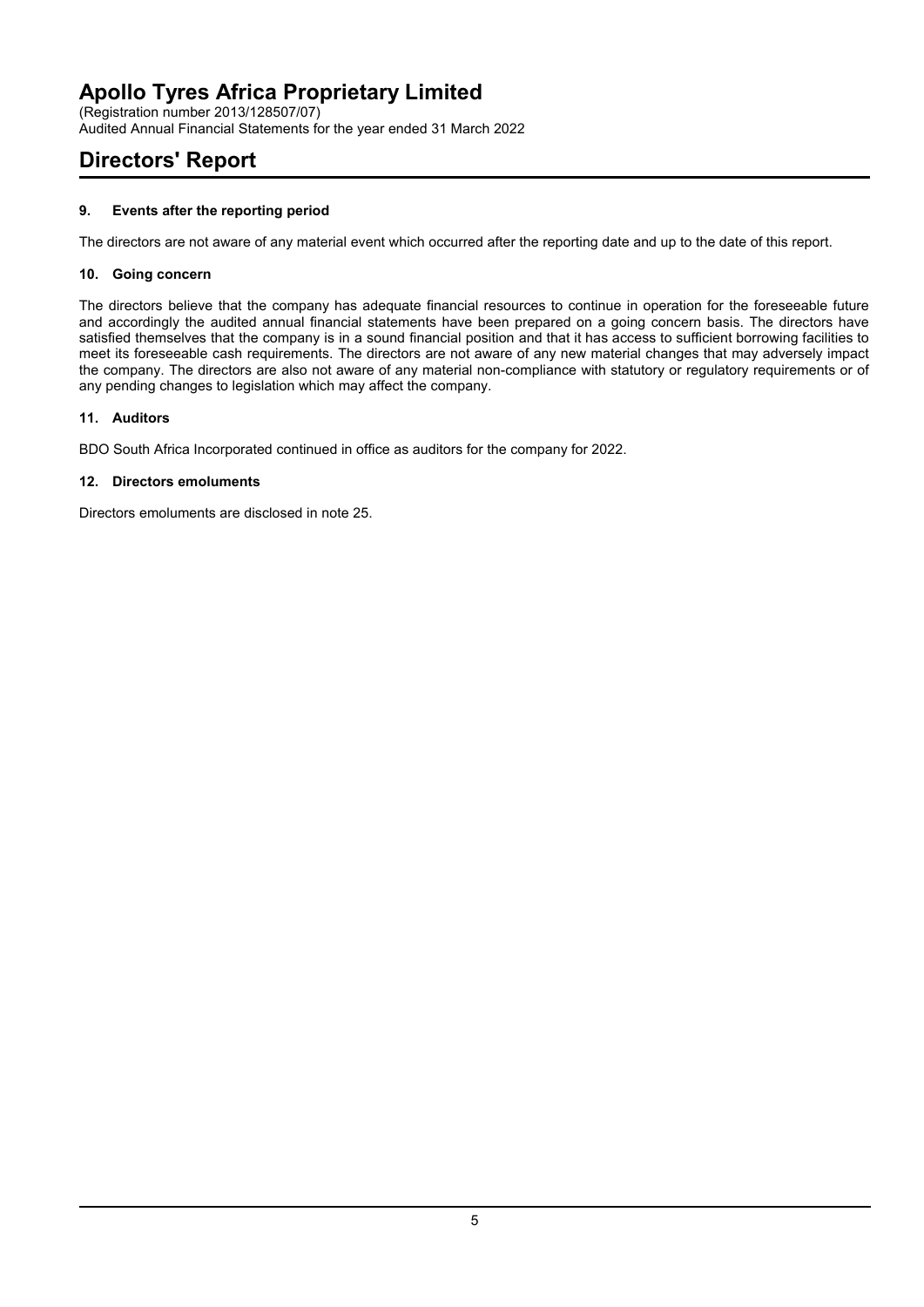

Tel: +27 011 488 1700 Fax: +27 010 060 7000 www.bdo.co.za

Wanderers Office Park 52 Corlett Drive Illovo, 2196

Private Bag X60500 Houghton, 2041 South Africa

## **Independent Auditor's Report To the shareholder of Apollo Tyres Africa Proprietary Limited**

#### **Opinion**

We have audited the financial statements of Apollo Tyres Africa Proprietary Limited (the company) set out on pages 8 to 31, which comprise the statement of financial position as at 31 March 2022, and the statement of profit or loss and other comprehensive income, statement of changes in equity and statement of cash flows for the year then ended, and notes to the financial statements, including a summary of significant accounting policies.

In our opinion, the financial statements present fairly, in all material respects, the financial position of Apollo Tyres Africa Proprietary Limited as at 31 March 2022, and its financial performance and cash flows for the year then ended in accordance with International Financial Reporting Standards and the requirements of the Companies Act of South Africa.

#### **Basis for opinion**

We conducted our audit in accordance with International Standards on Auditing (ISAs). Our responsibilities under those standards are further described in the *Auditor's Responsibilities for the Audit of the Financial Statements* section of our report. We are independent of the company in accordance with the Independent Regulatory Board for Auditors' *Code of Professional Conduct for Registered Auditors* (IRBA Code) and other independence requirements applicable to performing audits of financial statements in South Africa. We have fulfilled our other ethical responsibilities in accordance with the IRBA Code and in accordance with other ethical requirements applicable to performing audits in South Africa. The IRBA Code is consistent with the corresponding sections of the *International Ethics Standards Board for Accountants' International Code of Ethics for Professional Accountants (including International Independence Standards)*. We believe that the audit evidence we have obtained is sufficient and appropriate to provide a basis for our opinion.

#### **Other Information**

The directors are responsible for the other information. The other information comprises the information included in the document titled "Apollo Tyres Africa Proprietary Limited Annual Financial Statements for the year ended 31 March 2022", which includes the Directors' Report as required by the Companies Act of South Africa. The other information does not include the financial statements and our auditor's report thereon.

Our opinion on the financial statements does not cover the other information and we do not express an audit opinion or any form of assurance conclusion thereon.

In connection with our audit of the financial statements, our responsibility is to read the other information and, in doing so, consider whether the other information is materially inconsistent with the financial statements or our knowledge obtained in the audit, or otherwise appears to be materially misstated. If, based on the work we have performed, we conclude that there is a material misstatement of this other information, we are required to report that fact. We have nothing to report in this regard.

#### **Responsibilities of the Directors for the Financial Statements**

The directors are responsible for the preparation and fair presentation of the financial statements in accordance with International Financial Reporting Standards and the requirements of the Companies Act of South Africa, and for such internal control as the directors determine is necessary to enable the preparation of financial statements that are free from material misstatement, whether due to fraud or error.

In preparing the financial statements, the directors are responsible for assessing the company's ability to continue as a going concern, disclosing, as applicable, matters related to going concern and using the going concern basis of accounting unless the directors either intend to liquidate the company or to cease operations, or have no realistic alternative but to do so.

BDO South Africa Incorporated Registration number: 1995/002310/21 Practice number: 905526 VAT number: 4910148685

Chief Executive Officer: ME Stewart

A full list of all company directors is available on www.bdo.co.za

The company's principal place of business is at The Wanderers Office Park, 52 Corlett Drive, Illovo, Johannesburg where a list of directors' names is available for inspection. BDO South Africa Incorporated, a South African personal liability company, is a member of BDO International Limited, a UK company limited by guarantee, and forms part of the international BDO network of independent member firms.

6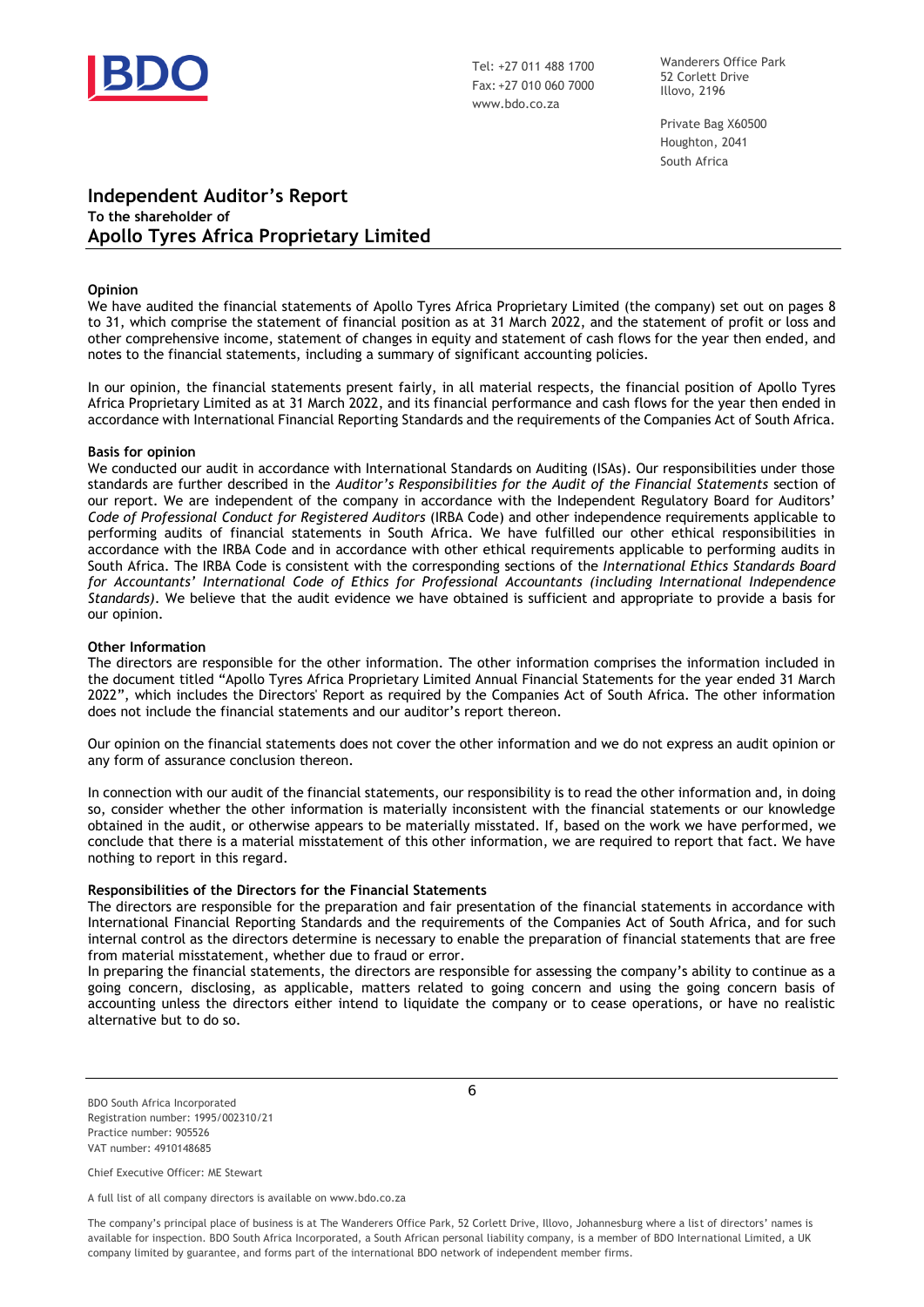

#### **Auditor's Responsibilities for the Audit of the Financial Statements**

Our objectives are to obtain reasonable assurance about whether the financial statements as a whole are free from material misstatement, whether due to fraud or error, and to issue an auditor's report that includes our opinion. Reasonable assurance is a high level of assurance, but is not a guarantee that an audit conducted in accordance with ISAs will always detect a material misstatement when it exists. Misstatements can arise from fraud or error and are considered material if, individually or in the aggregate, they could reasonably be expected to influence the economic decisions of users taken on the basis of these financial statements.

As part of an audit in accordance with ISAs, we exercise professional judgement and maintain professional scepticism throughout the audit. We also:

- Identify and assess the risks of material misstatement of the financial statements, whether due to fraud or error, design and perform audit procedures responsive to those risks, and obtain audit evidence that is sufficient and appropriate to provide a basis for our opinion. The risk of not detecting a material misstatement resulting from fraud is higher than for one resulting from error, as fraud may involve collusion, forgery, intentional omissions, misrepresentations, or the override of internal control.
- Obtain an understanding of internal control relevant to the audit in order to design audit procedures that are appropriate in the circumstances, but not for the purpose of expressing an opinion on the effectiveness of the company's internal control.
- Evaluate the appropriateness of accounting policies used and the reasonableness of accounting estimates and related disclosures made by the directors.
- Conclude on the appropriateness of the directors' use of the going concern basis of accounting and based on the audit evidence obtained, whether a material uncertainty exists related to events or conditions that may cast significant doubt on the company's ability to continue as a going concern. If we conclude that a material uncertainty exists, we are required to draw attention in our auditor's report to the related disclosures in the financial statements or, if such disclosures are inadequate, to modify our opinion. Our conclusions are based on the audit evidence obtained up to the date of our auditor's report. However, future events or conditions may cause the company to cease to continue as a going concern.
- Evaluate the overall presentation, structure and content of the financial statements, including the disclosures, and whether the financial statements represent the underlying transactions and events in a manner that achieves fair presentation.

We communicate with the directors regarding, among other matters, the planned scope and timing of the audit and significant audit findings, including any significant deficiencies in internal control that we identify during our audit.

BAO Soung *Hour* Love

**BDO South Africa Incorporated** Registered Auditors

**Mohamed Abbas Director** Registered Auditor

26 April 2022

Wanderers Office Park 52 Corlett Drive Illovo, 2196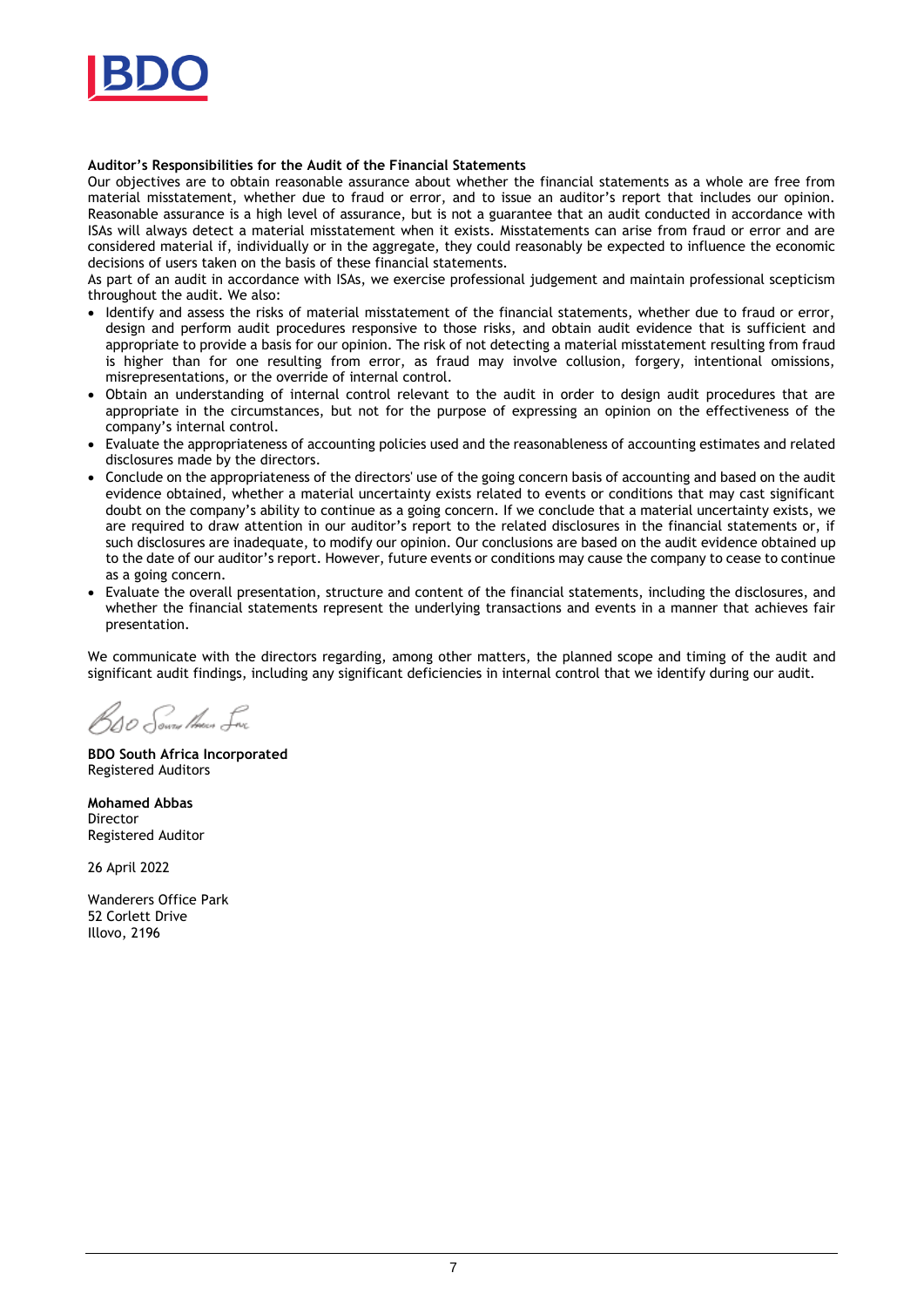(Registration number 2013/128507/07)

Audited Annual Financial Statements for the year ended 31 March 2022

# **Statement of Financial Position as at 31 March 2022**

|                                        | Notes            | 2022<br>R'000 | 2021<br>R'000 |
|----------------------------------------|------------------|---------------|---------------|
|                                        |                  |               |               |
| <b>Assets</b>                          |                  |               |               |
| <b>Non-Current Assets</b>              |                  |               |               |
| Property, plant and equipment          | 3                | 724           | 794           |
| Right-of-use assets                    | 4                | 9872          | 16 253        |
| Deferred tax                           | $\overline{5}$   | 25 4 32       | 25 4 32       |
|                                        |                  | 36 028        | 42 479        |
| <b>Current Assets</b>                  |                  |               |               |
| Inventories                            | $\,6$            | 72 847        | 67 982        |
| Trade and other receivables            | $\overline{7}$   | 46 373        | 52 859        |
| Cash and cash equivalents              | 8                | 34 258        | 18714         |
|                                        |                  | 153 478       | 139 555       |
| <b>Total Assets</b>                    |                  | 189 506       | 182 034       |
| <b>Equity and Liabilities</b>          |                  |               |               |
| <b>Equity</b>                          |                  |               |               |
| Share capital and premium              | $\boldsymbol{9}$ | 400 000       | 400 000       |
| <b>Accumulated loss</b>                |                  | (367601)      | (378841)      |
|                                        |                  | 32 399        | 21 159        |
| <b>Liabilities</b>                     |                  |               |               |
| <b>Non-Current Liabilities</b>         |                  |               |               |
| Lease liabilities                      | 10               | 4 1 2 7       | 11 344        |
| Post retirement medical aid obligation | 11               | 19 504        | 20 21 2       |
|                                        |                  | 23 631        | 31 556        |
| <b>Current Liabilities</b>             |                  |               |               |
| Trade and other payables               | 12               | 111 843       | 108 762       |
| Loan from shareholder                  | 13               | 12 650        | 12724         |
| Lease liabilities                      | 10               | 7676          | 6633          |
| Provisions                             | 14               | 1 307         | 1 200         |
|                                        |                  | 133 476       | 129 319       |
| <b>Total Liabilities</b>               |                  | 157 107       | 160 875       |
| <b>Total Equity and Liabilities</b>    |                  | 189 506       | 182 034       |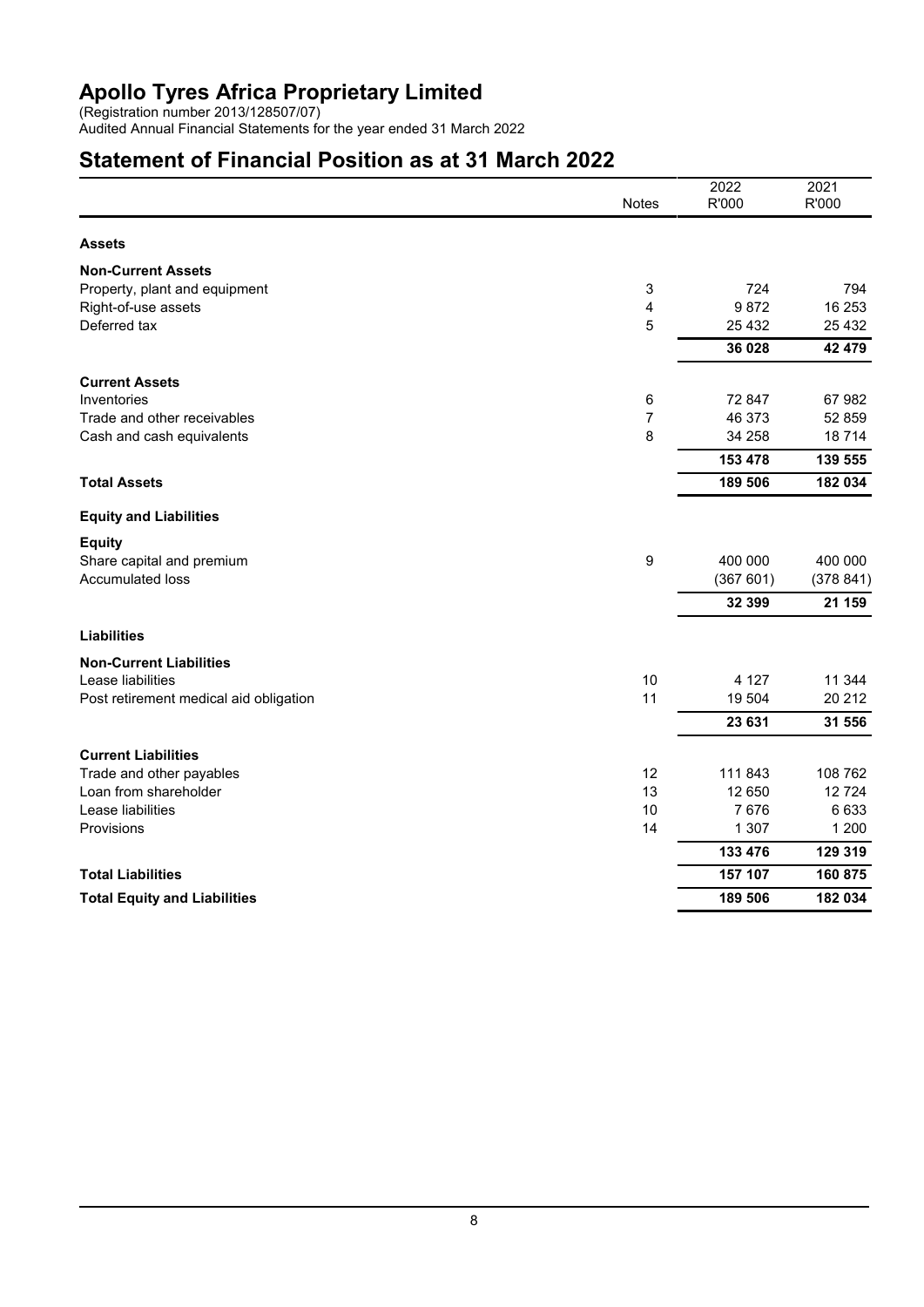

Tel: +27 011 488 1700 Fax: +27 010 060 7000 www.bdo.co.za

Wanderers Office Park 52 Corlett Drive Illovo, 2196

Private Bag X60500 Houghton, 2041 South Africa

## **Independent Auditor's Report To the shareholder of Apollo Tyres Africa Proprietary Limited**

#### **Opinion**

We have audited the financial statements of Apollo Tyres Africa Proprietary Limited (the company) set out on pages 8 to 31, which comprise the statement of financial position as at 31 March 2022, and the statement of profit or loss and other comprehensive income, statement of changes in equity and statement of cash flows for the year then ended, and notes to the financial statements, including a summary of significant accounting policies.

In our opinion, the financial statements present fairly, in all material respects, the financial position of Apollo Tyres Africa Proprietary Limited as at 31 March 2022, and its financial performance and cash flows for the year then ended in accordance with International Financial Reporting Standards and the requirements of the Companies Act of South Africa.

#### **Basis for opinion**

We conducted our audit in accordance with International Standards on Auditing (ISAs). Our responsibilities under those standards are further described in the *Auditor's Responsibilities for the Audit of the Financial Statements* section of our report. We are independent of the company in accordance with the Independent Regulatory Board for Auditors' *Code of Professional Conduct for Registered Auditors* (IRBA Code) and other independence requirements applicable to performing audits of financial statements in South Africa. We have fulfilled our other ethical responsibilities in accordance with the IRBA Code and in accordance with other ethical requirements applicable to performing audits in South Africa. The IRBA Code is consistent with the corresponding sections of the *International Ethics Standards Board for Accountants' International Code of Ethics for Professional Accountants (including International Independence Standards)*. We believe that the audit evidence we have obtained is sufficient and appropriate to provide a basis for our opinion.

#### **Other Information**

The directors are responsible for the other information. The other information comprises the information included in the document titled "Apollo Tyres Africa Proprietary Limited Annual Financial Statements for the year ended 31 March 2022", which includes the Directors' Report as required by the Companies Act of South Africa. The other information does not include the financial statements and our auditor's report thereon.

Our opinion on the financial statements does not cover the other information and we do not express an audit opinion or any form of assurance conclusion thereon.

In connection with our audit of the financial statements, our responsibility is to read the other information and, in doing so, consider whether the other information is materially inconsistent with the financial statements or our knowledge obtained in the audit, or otherwise appears to be materially misstated. If, based on the work we have performed, we conclude that there is a material misstatement of this other information, we are required to report that fact. We have nothing to report in this regard.

#### **Responsibilities of the Directors for the Financial Statements**

The directors are responsible for the preparation and fair presentation of the financial statements in accordance with International Financial Reporting Standards and the requirements of the Companies Act of South Africa, and for such internal control as the directors determine is necessary to enable the preparation of financial statements that are free from material misstatement, whether due to fraud or error.

In preparing the financial statements, the directors are responsible for assessing the company's ability to continue as a going concern, disclosing, as applicable, matters related to going concern and using the going concern basis of accounting unless the directors either intend to liquidate the company or to cease operations, or have no realistic alternative but to do so.

4

BDO South Africa Incorporated Registration number: 1995/002310/21 Practice number: 905526 VAT number: 4910148685

Chief Executive Officer: ME Stewart

A full list of all company directors is available on www.bdo.co.za

The company's principal place of business is at The Wanderers Office Park, 52 Corlett Drive, Illovo, Johannesburg where a list of directors' names is available for inspection. BDO South Africa Incorporated, a South African personal liability company, is a member of BDO International Limited, a UK company limited by guarantee, and forms part of the international BDO network of independent member firms.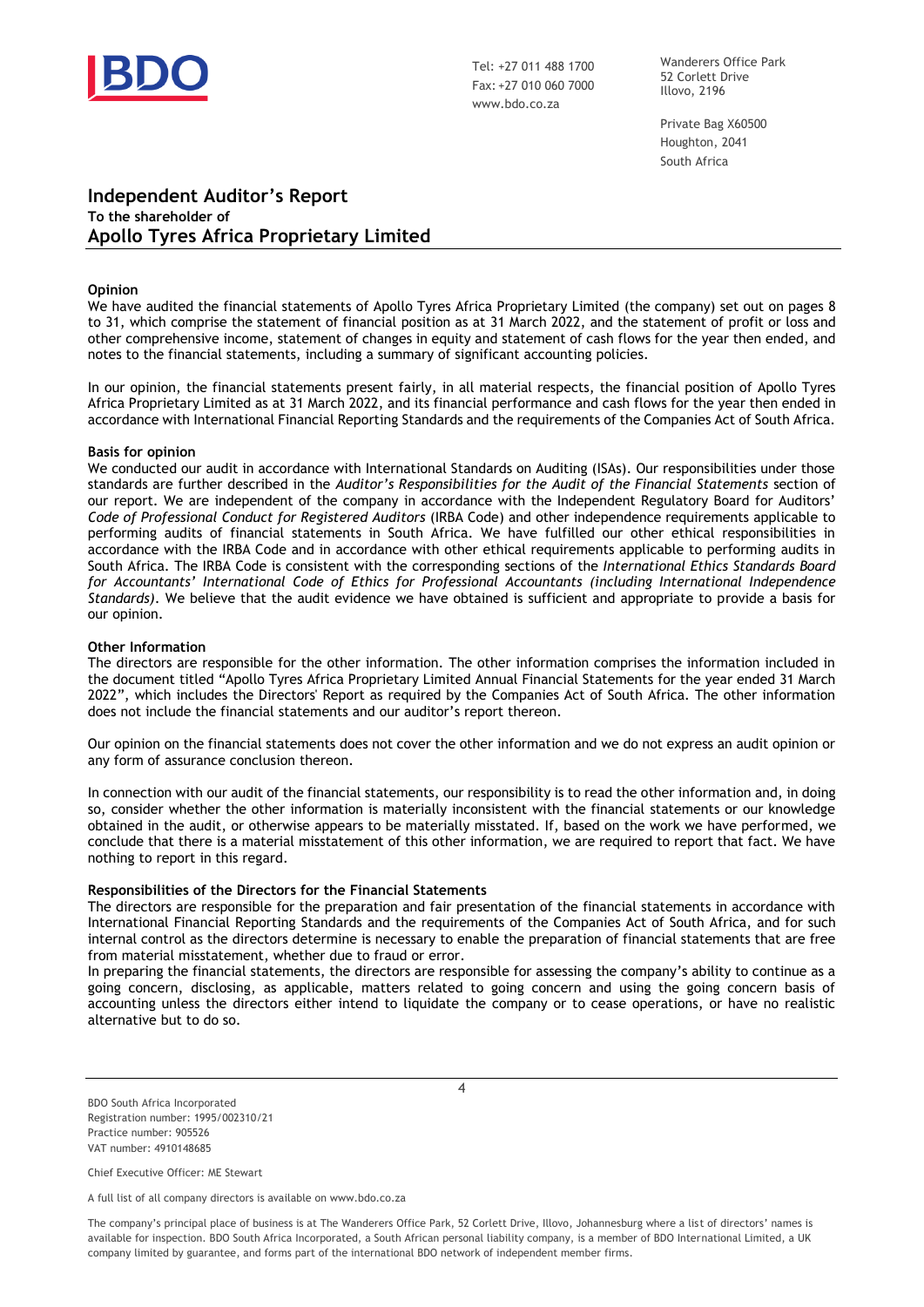

#### **Auditor's Responsibilities for the Audit of the Financial Statements**

Our objectives are to obtain reasonable assurance about whether the financial statements as a whole are free from material misstatement, whether due to fraud or error, and to issue an auditor's report that includes our opinion. Reasonable assurance is a high level of assurance, but is not a guarantee that an audit conducted in accordance with ISAs will always detect a material misstatement when it exists. Misstatements can arise from fraud or error and are considered material if, individually or in the aggregate, they could reasonably be expected to influence the economic decisions of users taken on the basis of these financial statements.

As part of an audit in accordance with ISAs, we exercise professional judgement and maintain professional scepticism throughout the audit. We also:

- Identify and assess the risks of material misstatement of the financial statements, whether due to fraud or error, design and perform audit procedures responsive to those risks, and obtain audit evidence that is sufficient and appropriate to provide a basis for our opinion. The risk of not detecting a material misstatement resulting from fraud is higher than for one resulting from error, as fraud may involve collusion, forgery, intentional omissions, misrepresentations, or the override of internal control.
- Obtain an understanding of internal control relevant to the audit in order to design audit procedures that are appropriate in the circumstances, but not for the purpose of expressing an opinion on the effectiveness of the company's internal control.
- Evaluate the appropriateness of accounting policies used and the reasonableness of accounting estimates and related disclosures made by the directors.
- Conclude on the appropriateness of the directors' use of the going concern basis of accounting and based on the audit evidence obtained, whether a material uncertainty exists related to events or conditions that may cast significant doubt on the company's ability to continue as a going concern. If we conclude that a material uncertainty exists, we are required to draw attention in our auditor's report to the related disclosures in the financial statements or, if such disclosures are inadequate, to modify our opinion. Our conclusions are based on the audit evidence obtained up to the date of our auditor's report. However, future events or conditions may cause the company to cease to continue as a going concern.
- Evaluate the overall presentation, structure and content of the financial statements, including the disclosures, and whether the financial statements represent the underlying transactions and events in a manner that achieves fair presentation.

We communicate with the directors regarding, among other matters, the planned scope and timing of the audit and significant audit findings, including any significant deficiencies in internal control that we identify during our audit.

BAO Soung *Hour* Love

**BDO South Africa Incorporated** Registered Auditors

**Mohamed Abbas Director** Registered Auditor

26 April 2022

Wanderers Office Park 52 Corlett Drive Illovo, 2196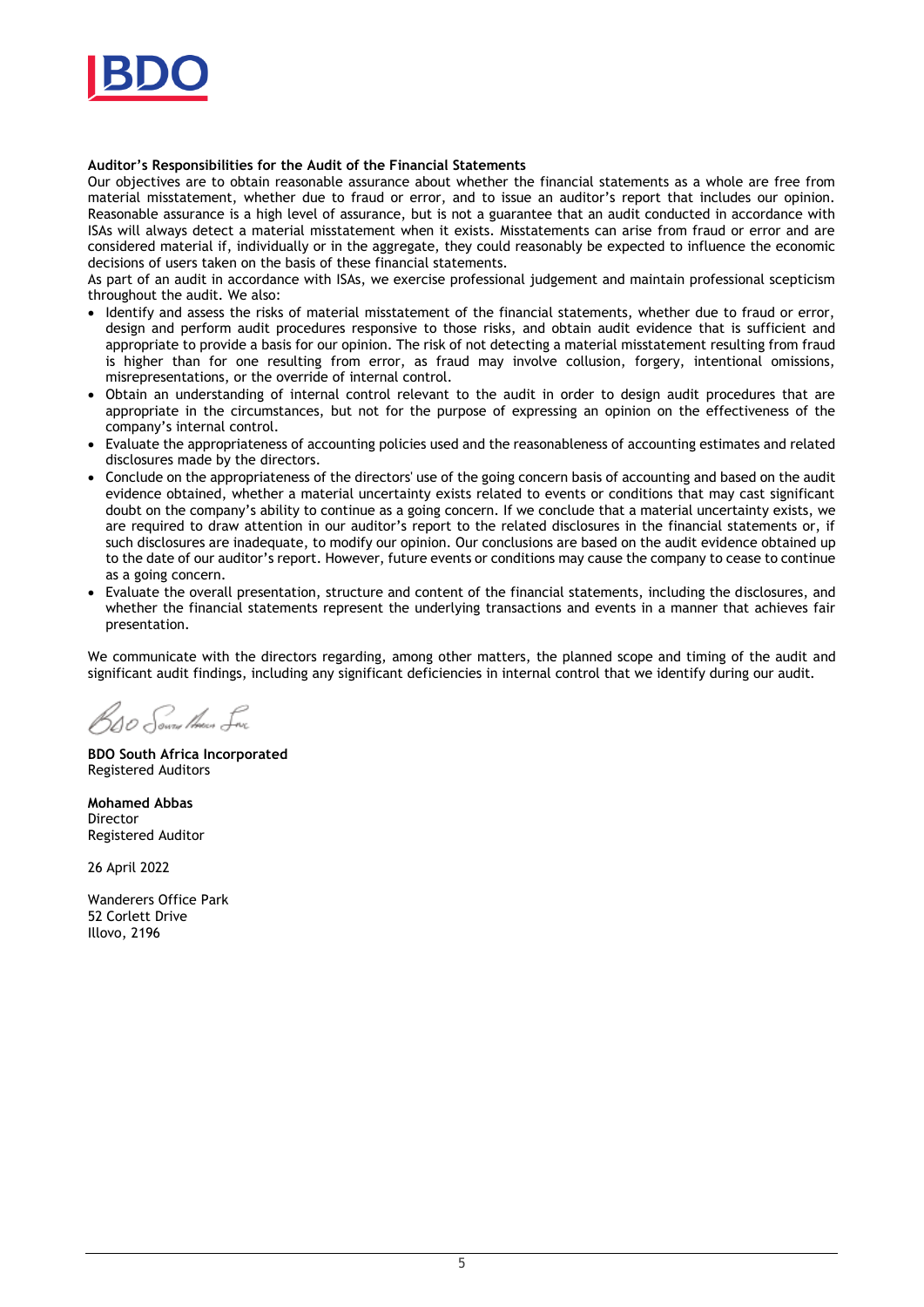(Registration number 2013/128507/07)

Audited Annual Financial Statements for the year ended 31 March 2022

# **Statement of Profit or Loss and Other Comprehensive Income**

|                                         | <b>Notes</b> | 2022<br>R'000 | 2021<br>R'000 |
|-----------------------------------------|--------------|---------------|---------------|
|                                         |              |               |               |
| Revenue                                 | 15           | 375 167       | 273 512       |
| Cost of sales                           |              | (317024)      | (227504)      |
| Gross profit                            |              | 58 143        | 46 008        |
| Other operating income                  | 16           | 9 7 0 3       | 7 149         |
| Other operating losses                  | 17           | (180)         | (593)         |
| Other operating expenses                |              | (55 285)      | (50229)       |
| <b>Operating profit</b>                 | 18           | 12 3 8 1      | 2 3 3 5       |
| Investment revenue                      | 19           | 273           | 348           |
| Finance costs                           | 20           | (1414)        | (1715)        |
| Profit for the year                     |              | 11 240        | 968           |
| Other comprehensive income              |              |               |               |
| Total comprehensive income for the year |              | 11 240        | 968           |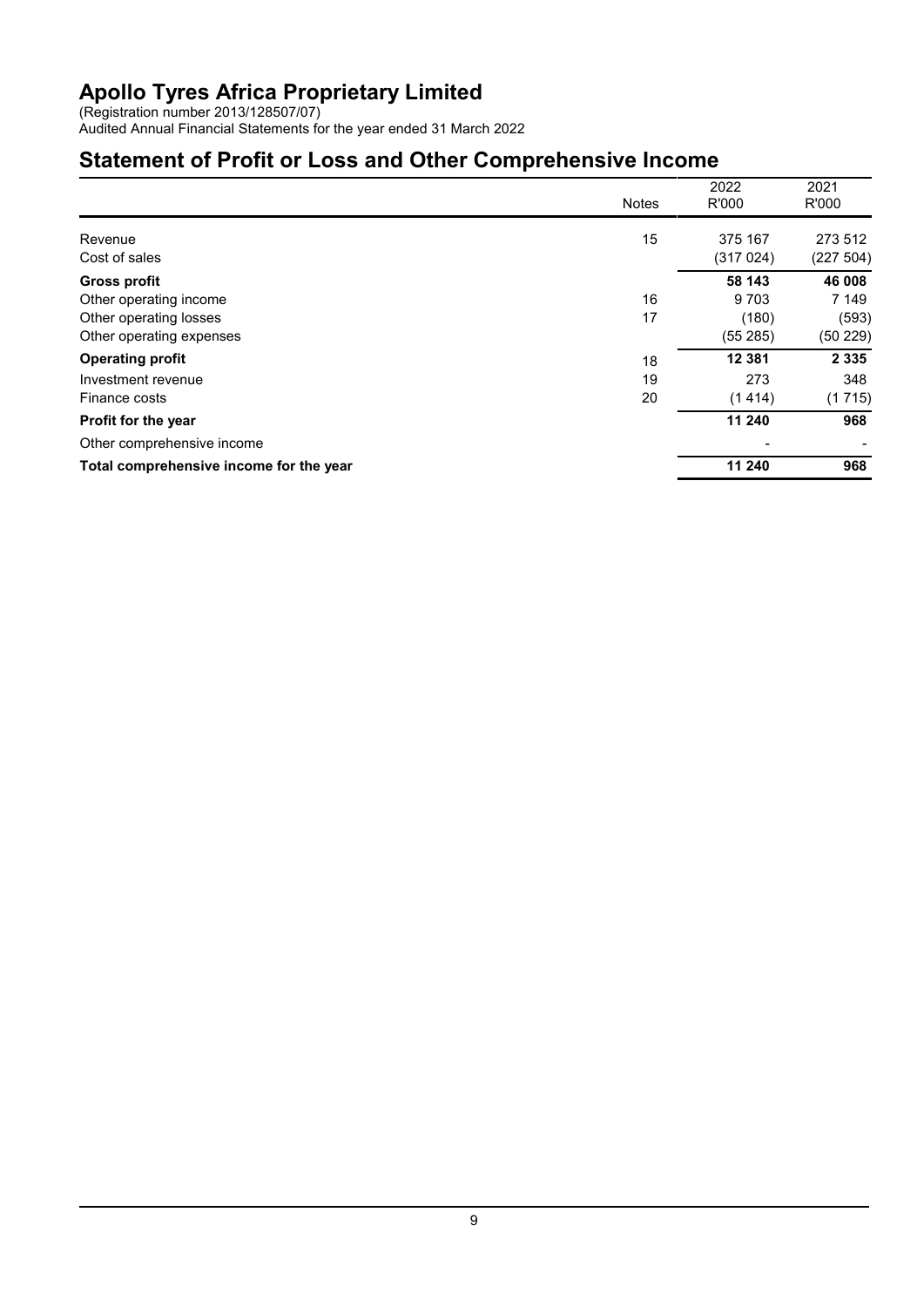(Registration number 2013/128507/07)

Audited Annual Financial Statements for the year ended 31 March 2022

# **Statement of Changes in Equity**

|                                                   | Stated capital<br>and premium<br>R'000 | Accumulated<br>loss<br>R'000 | Total equity<br>R'000 |
|---------------------------------------------------|----------------------------------------|------------------------------|-----------------------|
| Balance at 01 April 2020                          | 400 000                                | (379 809)                    | 20 191                |
| Profit for the year<br>Other comprehensive income |                                        | 968                          | 968                   |
| Total comprehensive loss for the year             |                                        | 968                          | 968                   |
| <b>Balance at 01 April 2021</b>                   | 400 000                                | (378841)                     | 21 159                |
| Profit for the year<br>Other comprehensive income |                                        | 11 240                       | 11 240                |
| Total comprehensive income for the year           |                                        | 11 240                       | 11 240                |
| Balance at 31 March 2022                          | 400 000                                | (367 601)                    | 32 399                |
| Note                                              | 9                                      |                              |                       |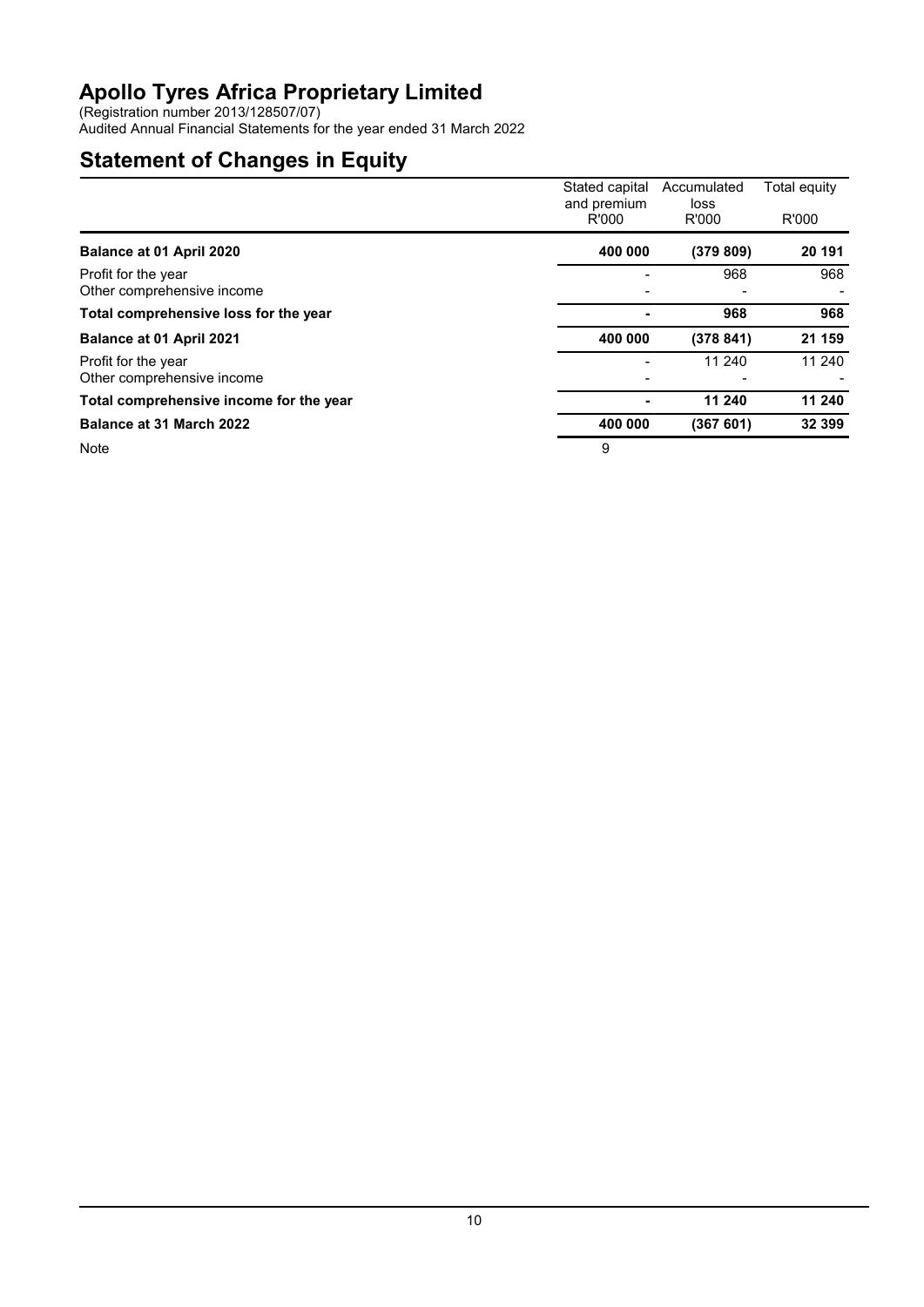(Registration number 2013/128507/07)

Audited Annual Financial Statements for the year ended 31 March 2022

# **Statement of Cash Flows**

|                                                    | <b>Notes</b> | 2022<br>R'000 | 2021<br>R'000 |
|----------------------------------------------------|--------------|---------------|---------------|
| Cash flows from operating activities               |              |               |               |
| Cash generated from operations<br>Interest revenue | 22           | 26 509<br>273 | 14 740<br>348 |
| Net cash from operating activities                 |              | 26 782        | 15 088        |
| Cash flows from investing activities               |              |               |               |
| Purchase of property, plant and equipment          | 3            | (105)         | (573)         |
| Cash flows from financing activities               |              |               |               |
| Payment of post retirement                         |              | (2756)        | (3025)        |
| Repayment of shareholder loan                      | 23           | (74)          | (60)          |
| Movement on lease liabilities                      | 23           | (8303)        | (7281)        |
| Net cash from financing activities                 |              | (11133)       | (10366)       |
| Total cash movement for the year                   |              | 15 544        | 4 1 4 9       |
| Cash at the beginning of the year                  |              | 18714         | 14 565        |
| Total cash at end of the year                      | 8            | 34 258        | 18714         |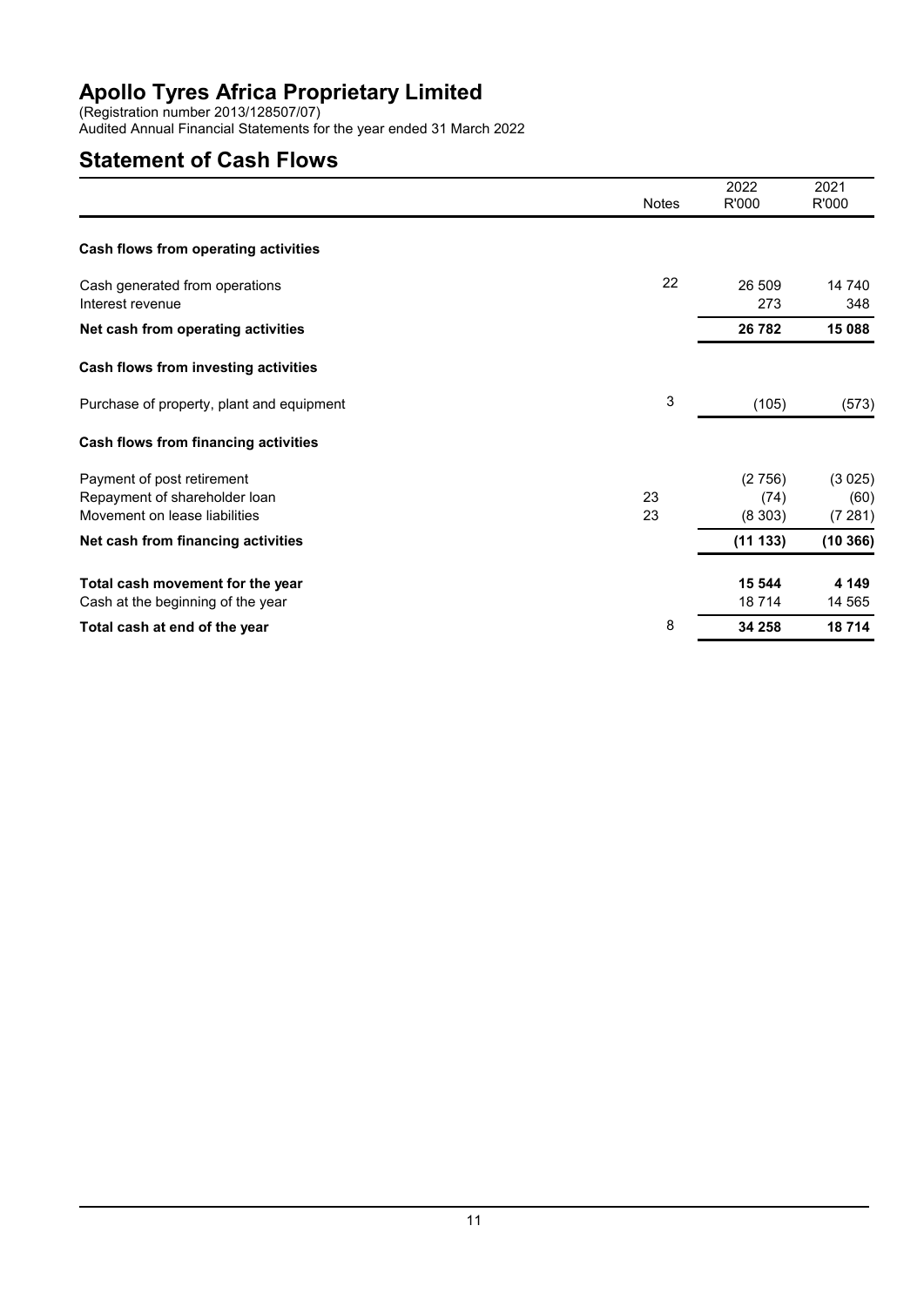(Registration number 2013/128507/07) Audited Annual Financial Statements for the year ended 31 March 2022

# **Accounting Policies**

### **1. Significant accounting policies**

The principal accounting policies applied in the preparation of these audited annual financial statements are set out below.

### **1.1 Basis of preparation**

The annual financial statements have been prepared in accordance with International Financial Reporting Standards (IFRS) and the requirements of the Companies Act of South Africa.

The financial statements have been prepared under the historical cost convention except for the valuation of certain financial instruments, which are carried at fair value. They are presented in South African Rands.

These accounting policies are consistent with the previous period.

### **1.2 Critical Accounting judgements and key sources of estimation uncertainty**

Preparing financial statements in accordance with IFRS requires estimates and assumptions that affect reported amounts and related disclosures. Certain accounting policies have been identified as involving complex or subjective judgements or assessments. The items for consideration have been identified as follows:

1. Trade and other receivables - Expected credit loss allowances are recognised for all trade receivables and is monitored at the end of each reporting period. Refer to note 7 for additional detail.

2. Provisions - Provisions were raised and management determined an estimate based on the information available. Additional disclosure of these estimates of provisions are included in note 11 & 14.

3. Taxation - Judgement is required in determining the provision for income taxes due to the complexity of legislation. There are many transactions and calculations for which the ultimate tax determination is uncertain during the ordinary course of business. The group recognises liabilities for anticipated tax audit issues based on estimates of whether additional taxes will be due. Where the final tax outcome of these matters is different from the amounts that were initially recorded, such differences will impact the income tax and deferred tax provisions in the period in which such determination is made. The group recognises the net future tax bandit related to deferred income tax assets to the extent that it is probable that the deductible temporary differences will reverse in the Foreseeable future. Assessing the recoverability of deferred income tax assets requires the group to make significant estimates related to expectations of future taxable income. Estimates of future taxable income are based on forecast cash flows from operations and the application of existing tax laws in each jurisdiction. To the extent that future cash flows and taxable income differ significantly from estimates, the ability of the group to realise the net deferred tax assets recorded at the end of the reporting period could be impacted.

4. Inventory - The recoverable value of Inventory and obsolete stock is based on observable historic information, management's experience in Inventory write-offs and the recoverability of aged inventory.

5. Asset lives and residual values - Property, plant and equipment are depreciated over their useful lives taking into account residual values. The actual lives of the assets are assessed annually and are influenced by factors such as technological innovation, product life cycles and maintenance programmes, Residual value assessments consider issues such as market conditions, the remaining life of the asset and projected disposal values.

6. Impairment of assets - Ongoing assessments are made regarding any potential impairment of assets across the company, using valuation models prescribed under IFRS.

### **1.3 Property, plant and equipment**

Property, plant and equipment includes all expenditure of a capital nature and is stated at cost less accumulated depreciation and any adjusted impairment losses. All costs relating to the acquisition of fixed assets are capitalised and include finance costs on borrowed funds attributable to acquisition of qualifying fixed assets for the period up to date when the asset is ready for its intended use, and adjustments arising from foreign exchange differences arising on foreign currency borrowings to the extent they are regarded as an adjustment to interest costs. Other incidental expenditure attributable to bringing the fixed assets to their working condition for intended use are capitalised.

On the disposal or scrapping of property, plant and equipment, the gain or loss arising thereon is recognised in profit or loss.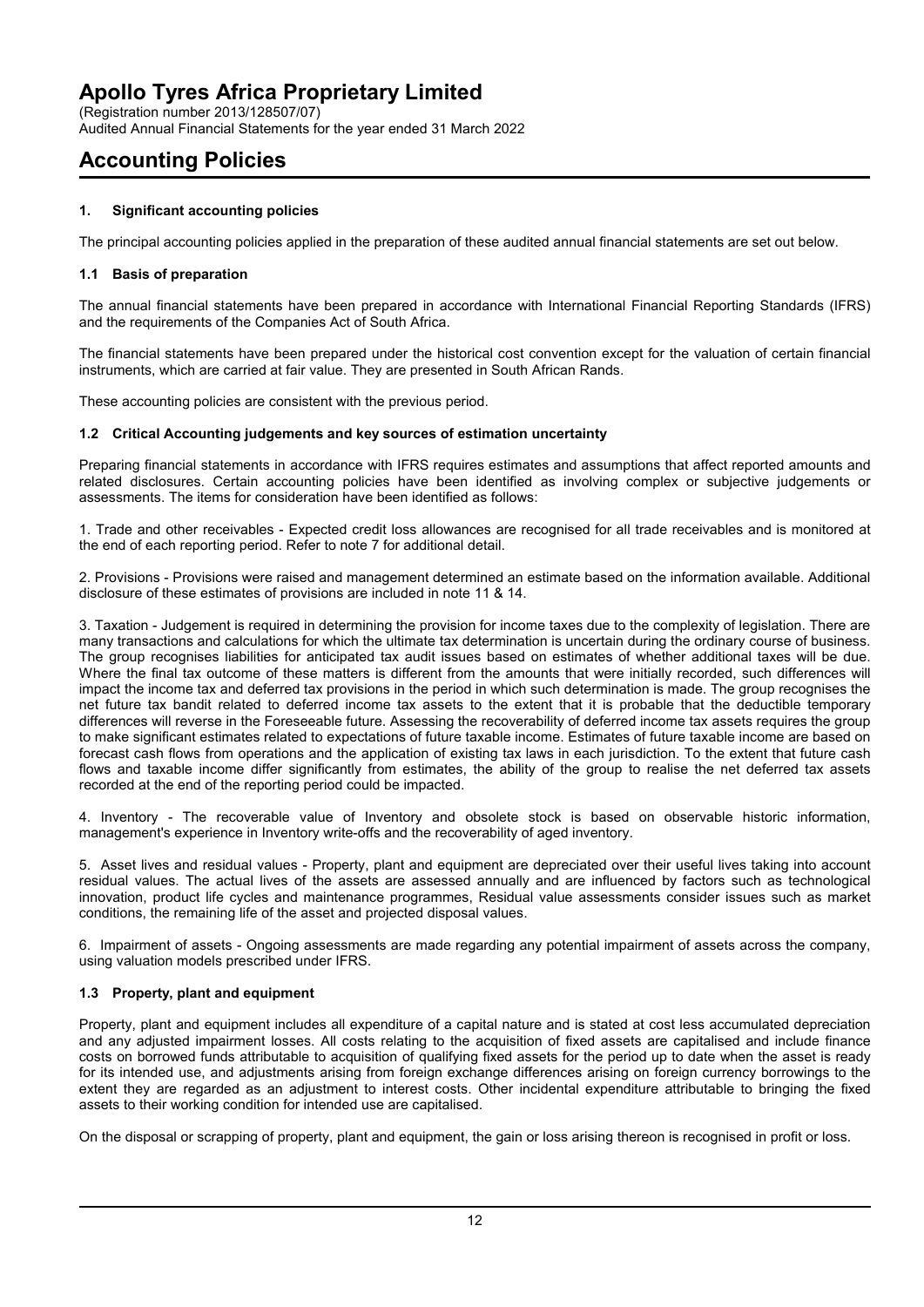(Registration number 2013/128507/07) Audited Annual Financial Statements for the year ended 31 March 2022

# **Accounting Policies**

### **1.3 Property, plant and equipment (continued)**

All fixed assets are depreciated and charged to profit or loss over their expected useful lives to estimated residual values at rates appropriate to their useful lives of the assets. Where significant parts of an item have different useful lives to the item itself, these parts are depreciated over their estimated useful lives. The depreciation methods, estimated useful lives and residual values are reassessed annually. The useful lives of items of property, plant and equipment has been assessed as follows:

| <b>Item</b>            | Depreciation method | Average useful life |
|------------------------|---------------------|---------------------|
| Furniture and fixtures | Straight line       | 4 - 10 years        |
| Office equipment       | Straight line       | $4 - 10$ years      |
| Computer hardware      | Straight line       | $3 - 5$ years       |

### **1.4 Financial instruments**

Financial instruments held by the company are classified in accordance with the provisions of IFRS 9 Financial Instruments.

Broadly, the classification possibilities, which are adopted by the company, as applicable, are as follows:

Financial assets which are debt instruments:

- Amortised cost. (This category applies only when the contractual terms of the instrument give rise, on specified dates, to cash flows that are solely payments of principal and interest on principal, and where the instrument is held under a business model whose objective is met by holding the instrument to collect contractual cash flows); or
- Fair value through other comprehensive income. (This category applies only when the contractual terms of the instrument give rise, on specified dates, to cash flows that are solely payments of principal and interest on principal, and where the instrument is held under a business model whose objective is achieved by both collecting contractual cash flows and selling the instruments).

Financial liabilities:

- Amortised cost; or
- Mandatorily at fair value through profit or loss. (This applies to contingent consideration in a business combination or to liabilities which are held for trading); or
- Designated at fair value through profit or loss. (This classification option can be applied when it eliminates or significantly reduces an accounting mismatch; the liability forms part of a group of financial instruments managed on a fair value basis; or it forms part of a contract containing an embedded derivative and the entire contract is designated as at fair value through profit or loss).

The specific accounting policies for the classification, recognition and measurement of each type of financial instrument held by the company are presented below: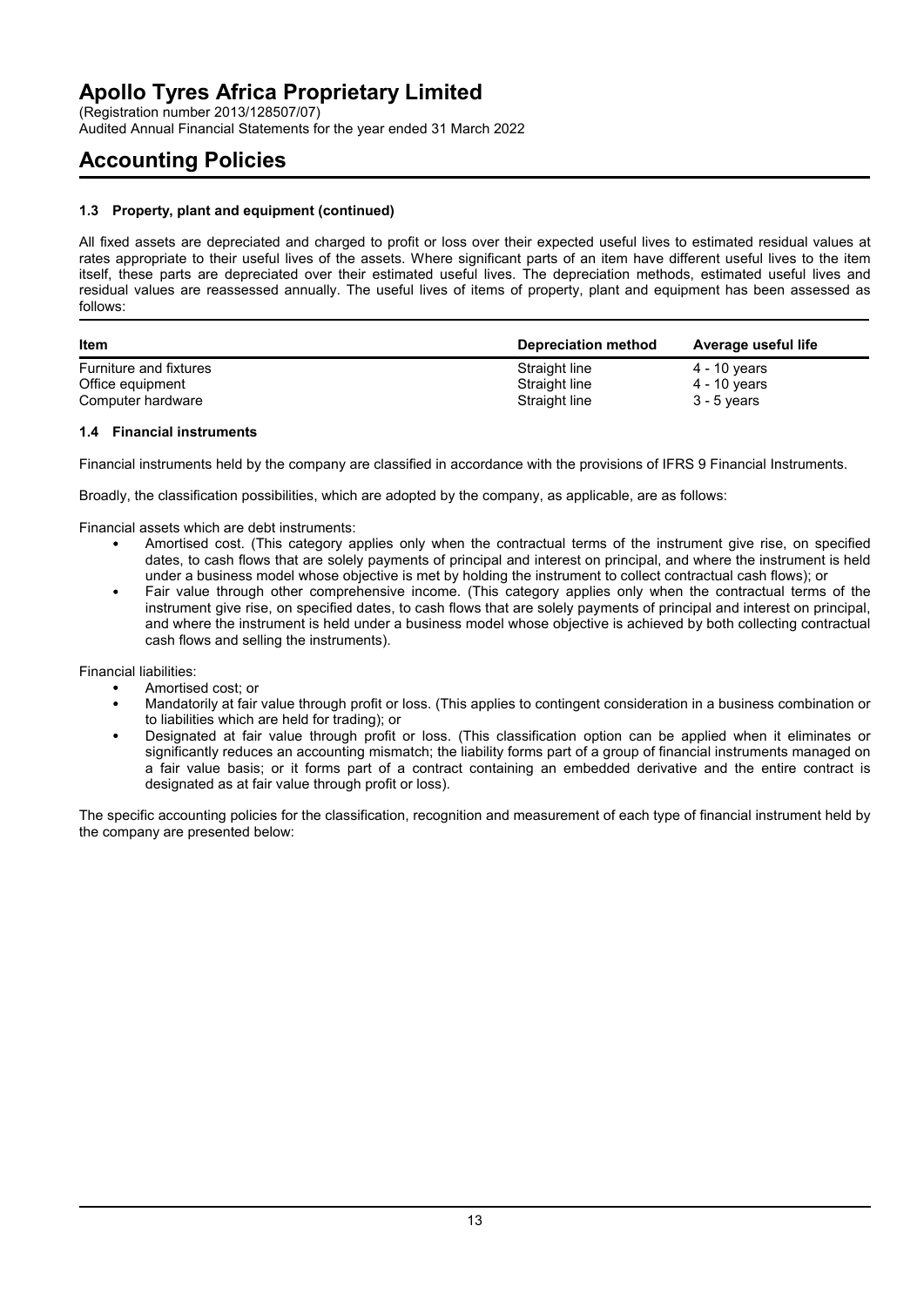(Registration number 2013/128507/07) Audited Annual Financial Statements for the year ended 31 March 2022

# **Accounting Policies**

### **1.4 Financial instruments (continued)**

### **Trade and other receivables**

### **Classification**

Trade and other receivables, excluding, when applicable, VAT and prepayments, are classified as financial assets subsequently measured at amortised cost (note 7).

They have been classified in this manner because their contractual terms give rise, on specified dates to cash flows that are solely payments of principal and interest on the principal outstanding, and the company's business model is to collect the contractual cash flows on trade and other receivables.

#### **Recognition and measurement**

Trade and other receivables are recognised when the company becomes a party to the contractual provisions of the receivables. They are measured, at initial recognition, at fair value plus transaction costs, if any.

They are subsequently measured at amortised cost.

The amortised cost is the amount recognised on the receivable initially, minus principal repayments, plus cumulative amortisation (interest) using the effective interest method of any difference between the initial amount and the maturity amount, adjusted for any loss allowance.

#### **Impairment**

The company recognises a loss allowance for expected credit losses on trade and other receivables, excluding VAT and prepayments. The amount of expected credit losses is updated at each reporting date.

The company measures the loss allowance for trade and other receivables at an amount equal to lifetime expected credit losses (lifetime ECL), which represents the expected credit losses that will result from all possible default events over the expected life of the receivable.

### **Measurement and recognition of expected credit losses**

The company makes use of a provision matrix as a practical expedient to the determination of expected credit losses on trade and other receivables. The provision matrix is based on historic credit loss experience, adjusted for factors that are specific to the debtors, general economic conditions and an assessment of both the current and forecast direction of conditions at the reporting date, including the time value of money, where appropriate.

The customer base is widespread and does not show significantly different loss patterns for different customer segments. The loss allowance is calculated on a collective basis for all trade and other receivables in totality. Details of the provision matrix is presented in note 7.

An impairment gain or loss is recognised in profit or loss with a corresponding adjustment to the carrying amount of trade and other receivables, through use of an expected credit loss allowance account. The impairment loss is included in other operating expenses in profit or loss as a movement in an expected credit loss allowance (note 18).

### **Write off policy**

The company writes off a receivable when there is information indicating that the counterparty is in severe financial difficulty and there is no realistic prospect of recovery, e.g. when the counterparty has been placed under liquidation or has entered into bankruptcy proceedings. Receivables written off may still be subject to enforcement activities under the company recovery procedures, taking into account legal advice where appropriate. Any recoveries made are recognised in profit or loss.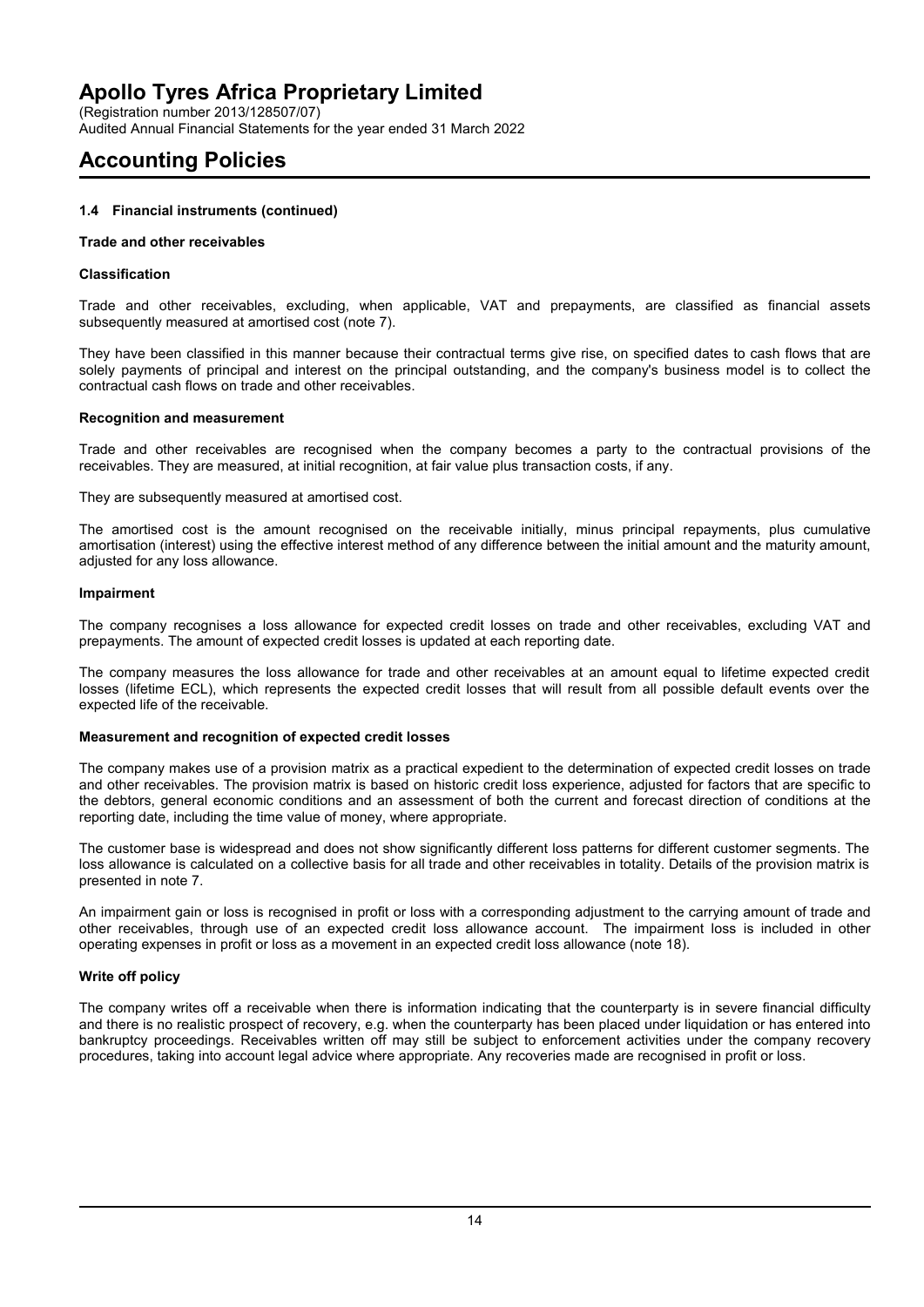(Registration number 2013/128507/07)

Audited Annual Financial Statements for the year ended 31 March 2022

# **Accounting Policies**

### **1.4 Financial instruments (continued)**

### **Loan from shareholder**

### **Classification**

Loan from shareholder (note 13) is classified as financial liabilities subsequently measured at amortised cost.

#### **Recognition and measurement**

Loan from shareholder is are recognised when the company becomes a party to the contractual provisions of the loan. The loans are measured, at initial recognition, at fair value plus transaction costs, if any.

They are subsequently measured at amortised cost using the effective interest method.

#### **Trade and other payables**

#### **Classification**

Trade and other payables (note 12), excluding VAT and amounts received in advance, are classified as financial liabilities subsequently measured at amortised cost.

#### **Recognition and measurement**

They are recognised when the company becomes a party to the contractual provisions, and are measured, at initial recognition, at fair value plus transaction costs, if any.

They are subsequently measured at amortised cost using the effective interest method.

#### **Cash and cash equivalents**

Cash and cash equivalents are stated at carrying amount which is deemed to be fair value.

#### **1.5 Tax**

#### **Current tax assets and liabilities**

Current tax for current and prior periods is, to the extent unpaid, recognised as a liability. If the amount already paid in respect of current and prior periods exceeds the amount due for those periods, the excess is recognised as an asset.

Current tax liabilities (assets) for the current and prior periods are measured at the amount expected to be paid to (recovered from) the tax authorities, using the tax rates (and tax laws) that have been enacted or substantively enacted by the end of the reporting period.

### **Deferred tax assets and liabilities**

A deferred tax liability is recognised for all taxable temporary differences, except to the extent that the deferred tax liability arises from the initial recognition of an asset or liability in a transaction which at the time of the transaction, affects neither accounting profit nor taxable profit (tax loss).

A deferred tax asset is recognised for all deductible temporary differences to the extent that it is probable that taxable profit will be available against which the deductible temporary difference can be utilised. A deferred tax asset is not recognised when it arises from the initial recognition of an asset or liability in a transaction at the time of the transaction, affects neither accounting profit nor taxable profit (tax loss).

A deferred tax asset is recognised for the carry forward of unused tax losses to the extent that it is probable that future taxable profit will be available against which the unused tax losses can be utilised.

Deferred tax assets and liabilities are measured at the tax rates that are expected to apply to the period when the asset is realised or the liability is settled, based on tax rates (and tax laws) that have been enacted or substantively enacted by the end of the reporting period.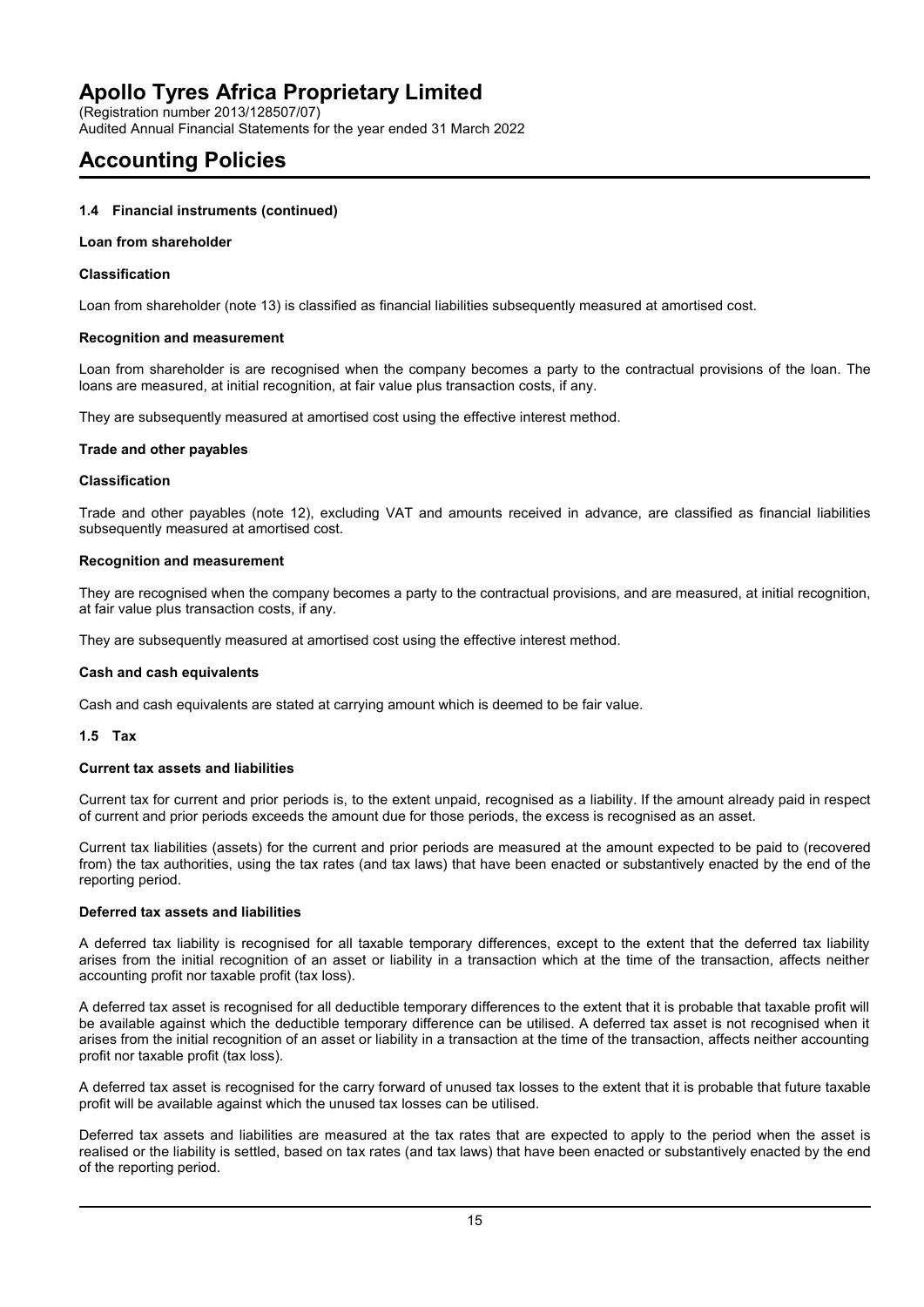(Registration number 2013/128507/07) Audited Annual Financial Statements for the year ended 31 March 2022

# **Accounting Policies**

### **1.5 Tax (continued)**

### **Tax expenses**

Current and deferred taxes are recognised as income or an expense and included in profit or loss for the period, except to the extent that the tax arises from:

- a transaction or event which is recognised, in the same or a different period, to other comprehensive income, or
- a business combination.

### **1.6 Leases**

All leases are accounted for by recognising a right-of-use asset and a lease liability except for:

- Leases of low value assets; and
- Leases with a term of 12 months or less.

Lease liabilities are measured at the present value of the contractual payments due to the lessor over the lease term, with the discount rate determined by reference to the rate inherent in the lease unless (as is typically the case) this is not readily determinable, in which case the company's incremental borrowing rate on commencement of the lease is used. Variable lease payments are only included in the measurement of the lease liability if they depend on an index or rate. In such cases, the initial measurement of the lease liability assumes the variable element will remain unchanged throughout the lease term. Other variable lease payments are expensed in the period to which they relate.

On initial recognition, the carrying value of the lease liability also includes:

- 
- amounts expected to be payable under any residual value guarantee;<br>• the exercise price of any nurchase option granted in favour of the co the exercise price of any purchase option granted in favour of the company if it is reasonable certain to assess that option;
- any penalties payable for terminating the lease, if the term of the lease has been estimated on the basis of termination option being exercised.

Right of use assets are initially measured at the amount of the lease liability, reduced for any lease incentives received, and increased for:

- lease payments made at or before commencement of the lease;
- initial direct costs incurred; and
- the amount of any provision recognised where the company is contractually required to dismantle, remove or restore the leased asset.

Subsequent to initial measurement lease liabilities increase as a result of interest charged at a constant rate on the balance outstanding and are reduced for lease payments made. Right-of-use assets are amortised on a straight-line basis over the remaining term of the lease or over the remaining economic life of the asset if, rarely, this is judged to be shorter than the lease term.

### **1.7 Inventories**

The cost of inventories comprises of all costs of purchase, costs of conversion and other costs incurred in bringing the inventories to their present location and condition.

### **1.8 Impairment of assets**

At each statement of financial position date, the company reviews the carrying amounts of its assets to determine whether there is any indication of impairment. If any such indication exists, the recoverable amount of the asset is estimated to determine the extent of the impairment loss. Where it is not possible to estimate the recoverable amount of an individual asset, the company estimates the recoverable amount of the cash-generating unit to which the asset belongs. The carrying amount of an asset or cash-generating unit is reflected at the lower of cost and the recoverable amount. Impairment losses, or reversals thereof, are recognised as expenses or income. An impairment loss reversal, however, cannot result in a carrying amount exceeding original cost.

### **1.9 Stated capital and equity**

An equity instrument is any contract that evidences a residual interest in the assets of an entity after deducting all of its liabilities.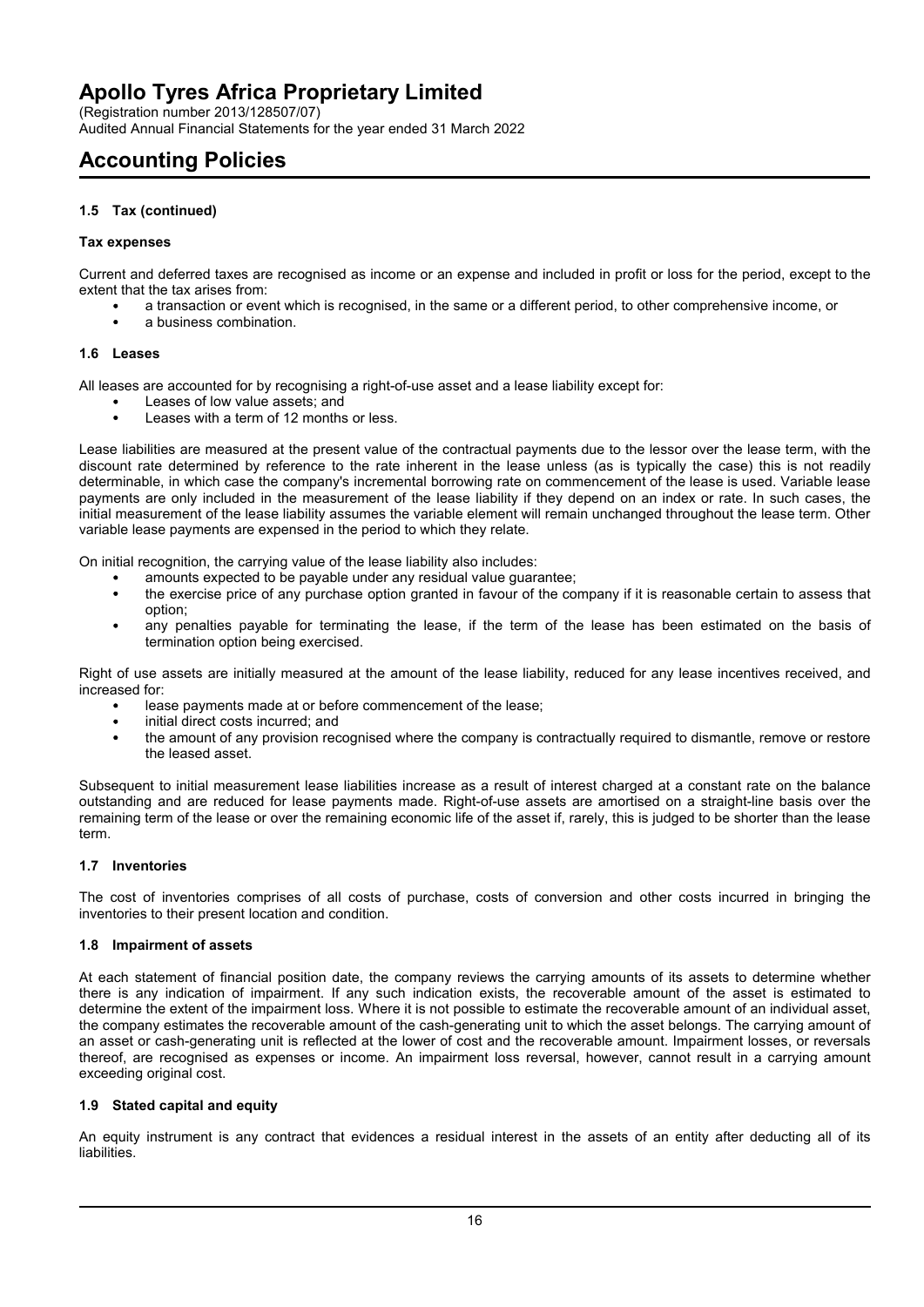(Registration number 2013/128507/07) Audited Annual Financial Statements for the year ended 31 March 2022

# **Accounting Policies**

### **1.10 Provisions**

A provision is recognised when there is a legal or constructive obligation as a result of a past event for which it is probable that an outflow of economic benefits will be required to settle the obligation and a reliable estimate can be made of the amount of the obligation.

### **1.11 Revenue from contracts with customers**

The majority of the company's revenue is derived from selling goods with revenue recognised at a point in time when control of the goods has transferred to the customer. This is generally when the goods are delivered to the customer. There is limited judgement needed in identifying the point control passes: once physical delivery of the products to the agreed location has occurred, the company no longer has physical possession, usually will have a present right to payment (as a single payment on delivery) and retains none of the significant risks and rewards of the goods in question.

Revenue is measured at the fair value of the consideration received or receivable. Revenue comprises the invoiced value of sales, less discounts, rebates and returns, defective quality concession and excludes Value Added Taxation. Sales of goods are recognised when the significant risk and rewards of ownership have been transferred to the buyer.

Interest is recognised on a time proportional basis, which takes into account the effective yield on the asset over the period it is held.

### **1.12 Borrowing costs**

All borrowing costs are recognised as an expense in the period in which they are incurred.

### **1.13 Translation of foreign currencies**

### **Foreign currency transactions**

A foreign currency transaction is recorded, on initial recognition in Rands, by applying to the foreign currency amount the spot exchange rate between the functional currency and the foreign currency at the date of the transaction.

At the end of the reporting period:

- foreign currency monetary items are translated using the closing rate;
- non-monetary items that are measured in terms of historical cost in a foreign currency are translated using the exchange rate at the date of the transaction; and
- non-monetary items that are measured at fair value in a foreign currency are translated using the exchange rates at the date when the fair value was determined.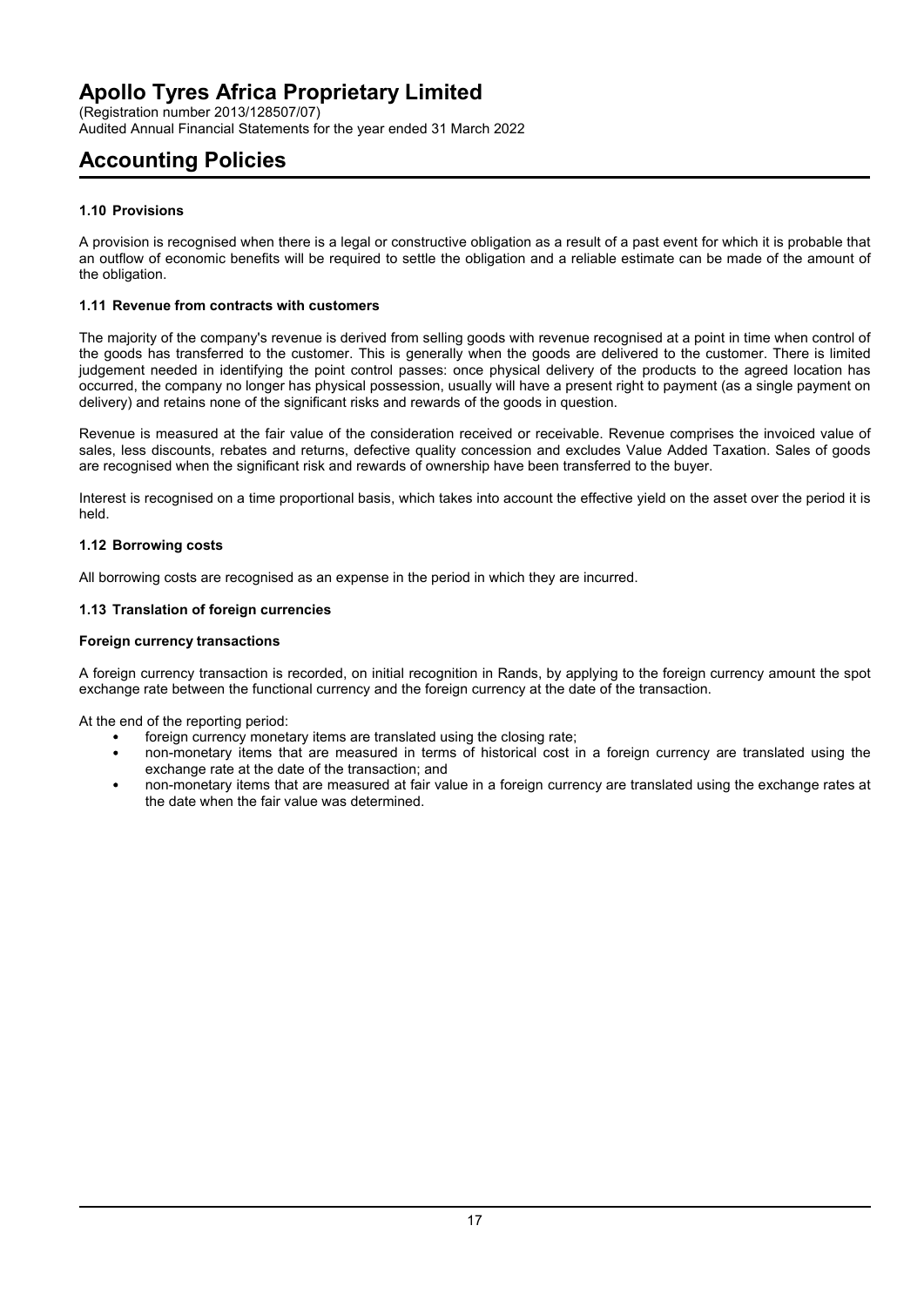(Registration number 2013/128507/07)

Audited Annual Financial Statements for the year ended 31 March 2022

## **Notes to the Audited Annual Financial Statements**

### **2. New Standards and Interpretations**

### **2.1 Standards and interpretations not yet effective or relevant**

The following standards and interpretations have been published and are mandatory for the company's accounting periods beginning on or after 01 April 2022 or later periods but are not relevant to its operations:

|   | Standard/ Interpretation:                                                                       | <b>Effective date:</b><br>Years beginning on or<br>after | <b>Expected impact:</b>                     |
|---|-------------------------------------------------------------------------------------------------|----------------------------------------------------------|---------------------------------------------|
| ٠ | Definition of accounting estimates: Amendments to IAS 8                                         | 01 January 2023                                          | Unlikely there will be a<br>material impact |
| ٠ | Classification of Liabilities as Current or Non-Current - 01 January 2023<br>Amendment to IAS 1 |                                                          | Unlikely there will be a<br>material impact |
| ٠ | Annual Improvement to IFRS Standards 2018-2020: 01 January 2022<br>Amendments to IFRS 9         |                                                          | Unlikely there will be a<br>material impact |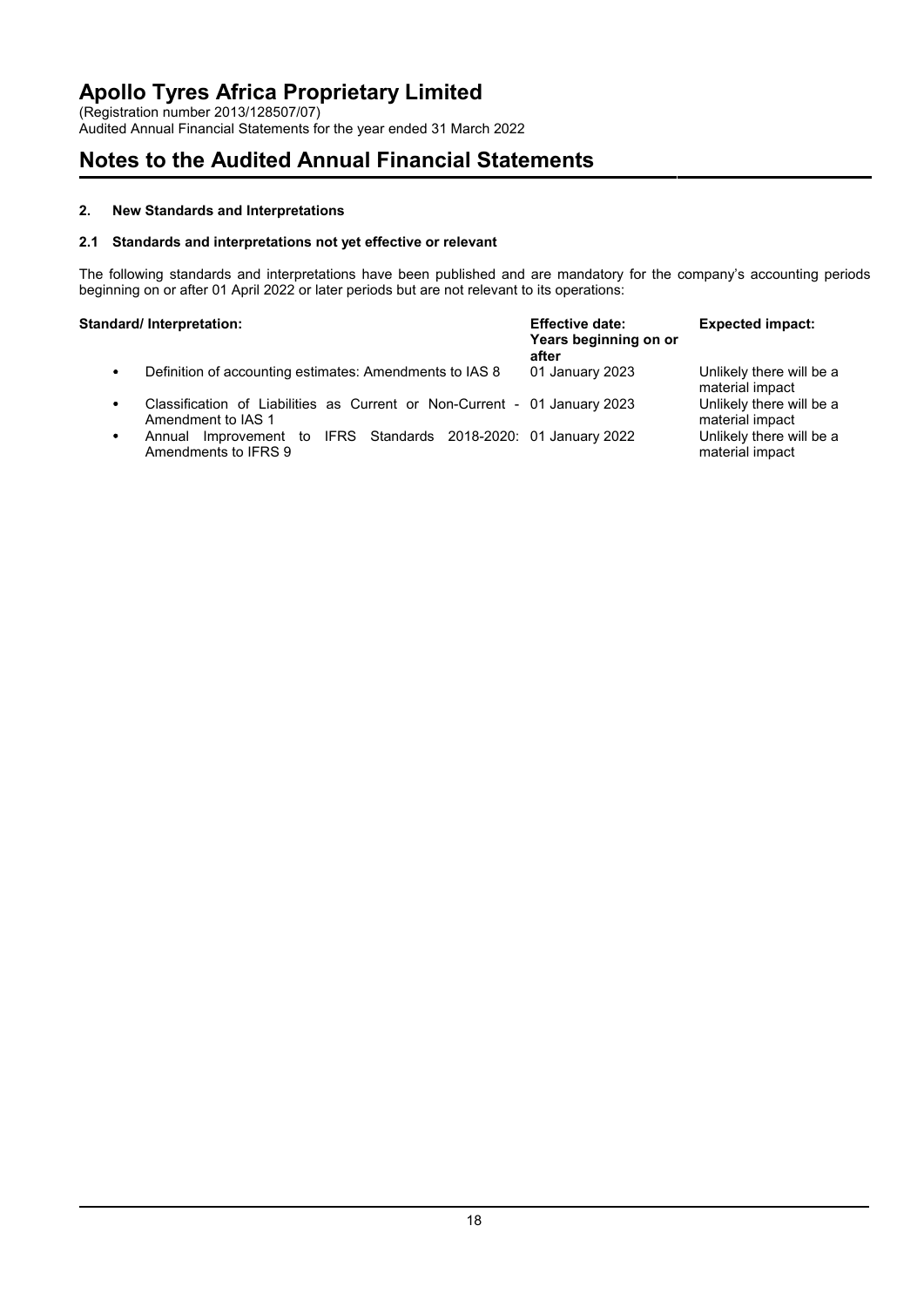(Registration number 2013/128507/07)

Audited Annual Financial Statements for the year ended 31 March 2022

## **Notes to the Audited Annual Financial Statements**

### **3. Property, plant and equipment**

|                               |       | 2022 - R'000                                      |     |         | 2021 - R'000 |                                   |
|-------------------------------|-------|---------------------------------------------------|-----|---------|--------------|-----------------------------------|
|                               | Cost  | <b>Accumulated Carrying value</b><br>depreciation |     | Cost    | depreciation | <b>Accumulated Carrying value</b> |
| <b>Furniture and fixtures</b> | 104   | (49)                                              | 55  | 104     | (34)         | 70                                |
| Office equipment              | 575   | (151)                                             | 424 | 575     | (71)         | 504                               |
| Computer hardware             | 543   | (298)                                             | 245 | 438     | (218)        | 220                               |
| <b>Total</b>                  | 1 222 | (498)                                             | 724 | 1 1 1 7 | (323)        | 794                               |

### **Reconciliation of property, plant and equipment - 2022 - R'000**

|                        | <b>Opening</b><br>balance | <b>Additions</b>         | <b>Depreciation</b> | Total |
|------------------------|---------------------------|--------------------------|---------------------|-------|
| Furniture and fixtures | 70                        | $\overline{\phantom{a}}$ | (15)                | 55    |
| Office equipment       | 504                       | $\,$                     | (80)                | 424   |
| Computer hardware      | 220                       | 105                      | (80)                | 245   |
|                        | 794                       | 105                      | (175)               | 724   |

### **Reconciliation of property, plant and equipment - 2021 - R'000**

|                        | <b>Opening</b><br>balance | <b>Additions</b> | <b>Depreciation</b> | <b>Total</b> |
|------------------------|---------------------------|------------------|---------------------|--------------|
| Furniture and fixtures | 85                        | $\blacksquare$   | (15)                | 70           |
| Office equipment       | 10                        | 565              | (71)                | 504          |
| Computer hardware      | 281                       | 8                | (69)                | 220          |
|                        | 376                       | 573              | (155)               | 794          |

Register of land and buildings are kept in terms of the South African Companies Act at the companies' registered office and copies will be made available on written request.

The estimate useful lives are reflected under the accounting policies.

### **4. Right-of-use assets**

|                  |        | 2022 - R'000                                      |      |        | 2021 - R'000 |                                   |
|------------------|--------|---------------------------------------------------|------|--------|--------------|-----------------------------------|
|                  | Cost   | <b>Accumulated Carrying value</b><br>depreciation |      | Cost   | depreciation | <b>Accumulated Carrying value</b> |
| <b>Buildings</b> | 20 589 | (11 508)                                          | 9081 | 20 589 | (5382)       | 15 207                            |
| <b>Vehicles</b>  | 2689   | (1 898)                                           | 791  | 2996   | (1950)       | 1 0 4 6                           |
| <b>Total</b>     | 23 278 | (13, 406)                                         | 9872 | 23 585 | (7 332)      | 16 253                            |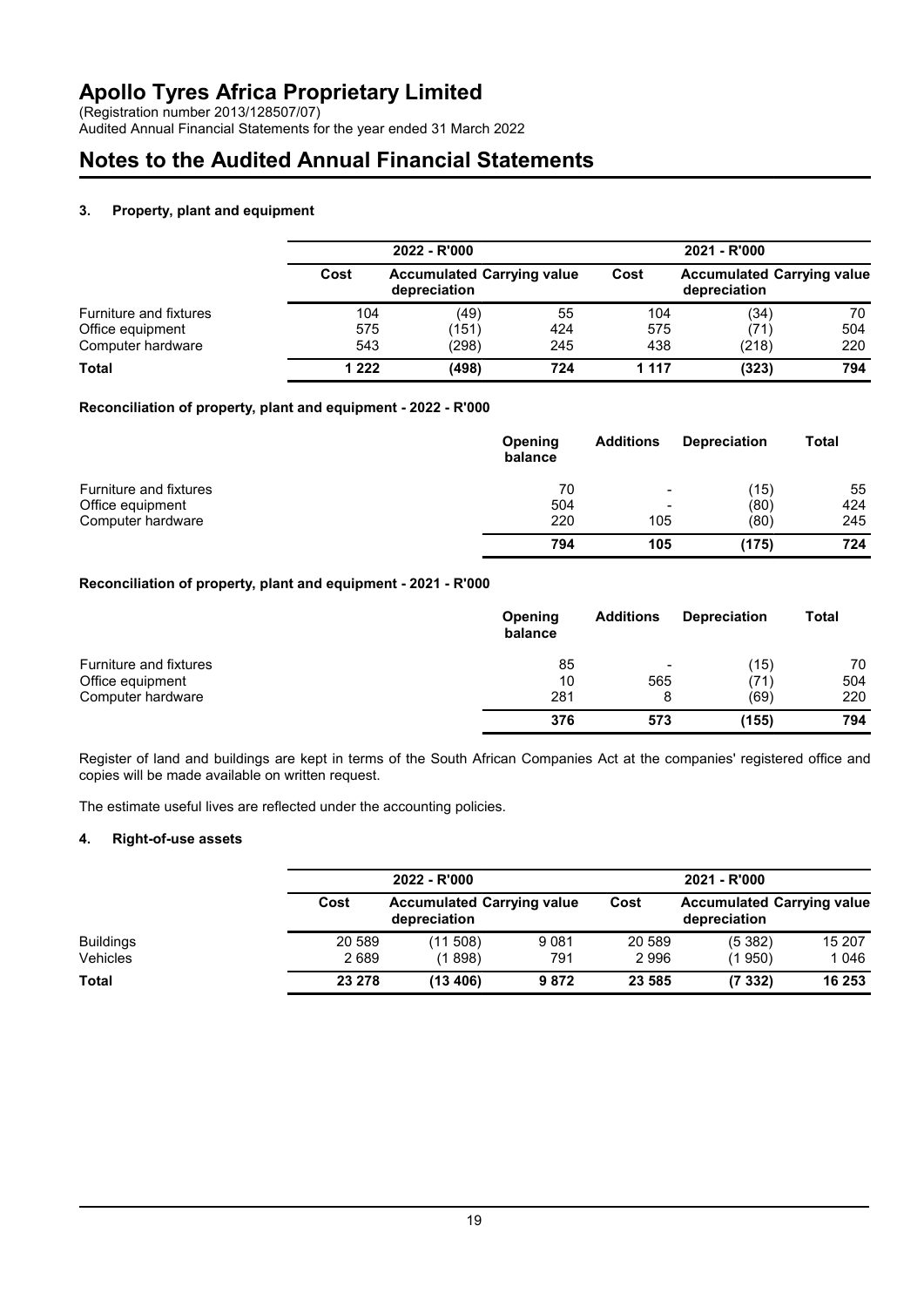(Registration number 2013/128507/07)

Audited Annual Financial Statements for the year ended 31 March 2022

# **Notes to the Audited Annual Financial Statements**

| 2022<br>R'000<br>. | 2021<br>R'000 |
|--------------------|---------------|
|                    |               |

## **4. Right-of-use assets (continued)**

### **Reconciliation of right-of-use assets - 2022 - R'000**

|                  | Opening<br>balance | <b>Additions</b> | <b>Disposals</b>         | <b>Depreciation</b> | <b>Total</b> |
|------------------|--------------------|------------------|--------------------------|---------------------|--------------|
| <b>Buildings</b> | 15 207             | $\sim$           | $\overline{\phantom{a}}$ | (6126)              | 9 0 8 1      |
| Vehicles         | 1046               | 1022             | (307                     | (970)               | 791          |
|                  | 16 253             | 1022             | (307)                    | (7 096)             | 9872         |

### **Reconciliation of right-of-use assets - 2021 - R'000**

|                                                                                  | Opening<br>balance | <b>Additions</b> | <b>Depreciation</b> | <b>Total</b> |
|----------------------------------------------------------------------------------|--------------------|------------------|---------------------|--------------|
| <b>Buildings</b>                                                                 | 5430               | 15 067           | (5290)              | 15 207       |
| Vehicles                                                                         | 1616               | 585              | (1155)              | 1 0 4 6      |
|                                                                                  | 7046               | 15 652           | (6445)              | 16 253       |
| <b>Deferred tax</b><br>5.                                                        |                    |                  |                     |              |
| <b>Deferred tax asset</b>                                                        |                    |                  |                     |              |
| Property, plant and equipment                                                    |                    |                  | 521                 |              |
| Provisions                                                                       |                    |                  | 6 193               | 9045         |
| Amounts received in advance                                                      |                    |                  | 269                 |              |
| <b>Bad debts</b>                                                                 |                    |                  | 586                 |              |
| Prepayments                                                                      |                    |                  |                     | 76           |
| Assessed loss                                                                    |                    |                  | 17863               | 16 311       |
| <b>Total deferred tax asset</b>                                                  |                    |                  | 25 4 32             | 25 432       |
| <b>Reconciliation of deferred tax asset</b>                                      |                    |                  |                     |              |
| At beginning of year                                                             |                    |                  | 25 4 32             | 25 4 32      |
| Property, plant and equipment                                                    |                    |                  | 521                 |              |
| Provisions                                                                       |                    |                  | (2852)              |              |
| Amounts received in advance                                                      |                    |                  | 269                 |              |
| <b>Bad debts</b>                                                                 |                    |                  | 586                 |              |
| Prepayments                                                                      |                    |                  | (76)                |              |
| Assessed loss                                                                    |                    |                  | 1 5 5 2             |              |
|                                                                                  |                    |                  | 25 432              | 25 4 32      |
| 6.<br><b>Inventories</b>                                                         |                    |                  |                     |              |
| Stock in trade - on hand                                                         |                    |                  | 51 707              | 56 832       |
| Stock in trade - in transit                                                      |                    |                  | 22 009              | 12 4 23      |
|                                                                                  |                    |                  | 73 716              | 69 255       |
| Provision for obsolete, slow/non-moving and net realisable values of inventories |                    |                  | (869)               | (1273)       |
|                                                                                  |                    |                  | 72 847              | 67982        |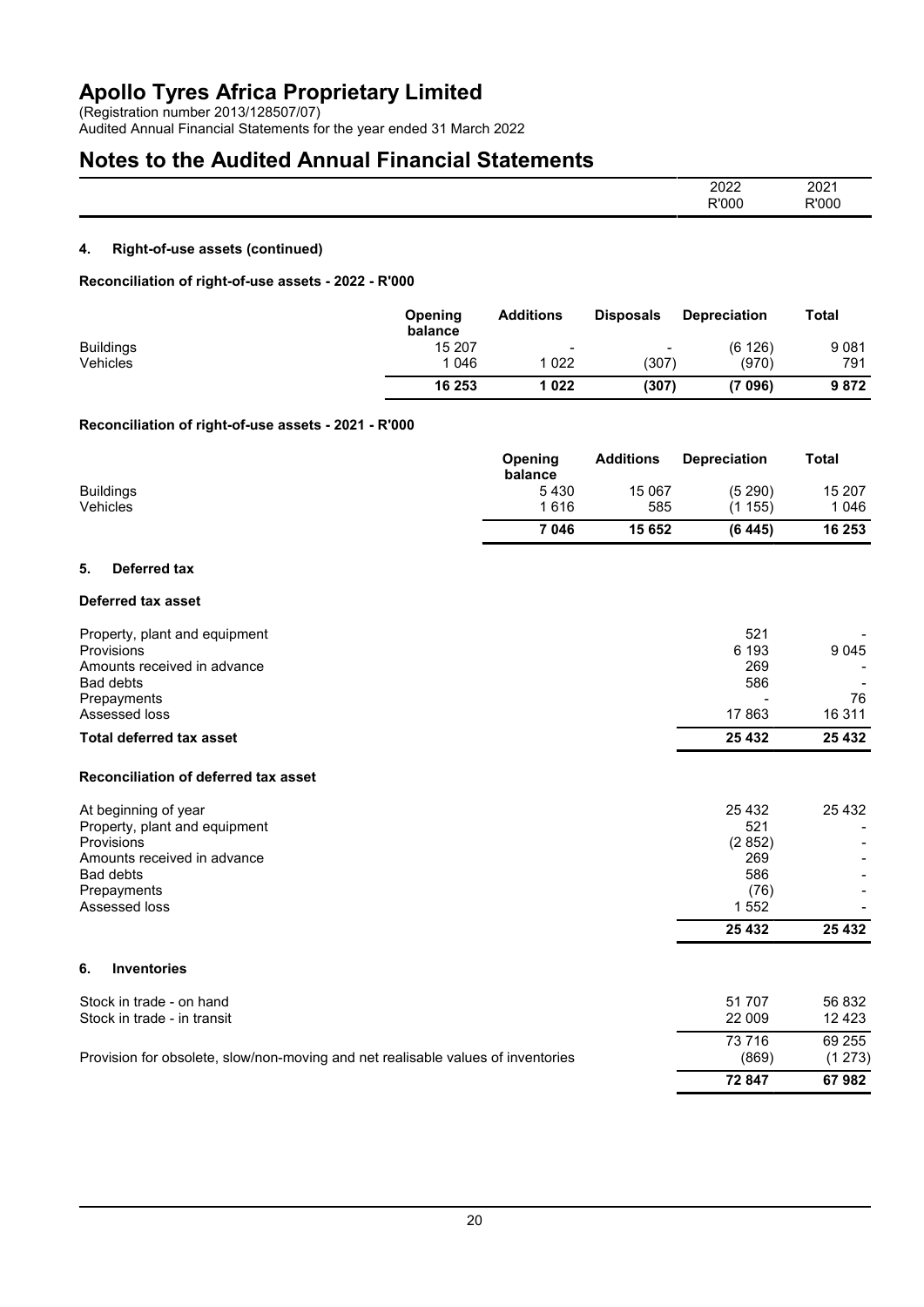(Registration number 2013/128507/07)

Audited Annual Financial Statements for the year ended 31 March 2022

## **Notes to the Audited Annual Financial Statements**

|                                                                                             | 2022<br>R'000    | 2021<br>R'000 |
|---------------------------------------------------------------------------------------------|------------------|---------------|
| <b>Trade and other receivables</b><br>7.                                                    |                  |               |
| <b>Financial instruments:</b>                                                               |                  |               |
| Trade receivables<br>Expected credit loss allowance                                         | 48 830<br>(3133) | 50 452        |
|                                                                                             |                  | (3 119)       |
| Trade receivables at amortised cost                                                         | 45 697           | 47 333        |
| Other receivable                                                                            | 114              | 245           |
| <b>Non-financial instruments:</b>                                                           |                  |               |
| <b>VAT</b>                                                                                  |                  | 4926          |
| Prepayments                                                                                 | 562              | 355           |
| Total trade and other receivables                                                           | 46 373           | 52 859        |
| Financial instrument and non-financial instrument components of trade and other receivables |                  |               |
| At amortised cost                                                                           | 45 811           | 47 578        |
| Non-financial instruments                                                                   | 562              | 5 2 8 1       |

### **Exposure to credit risk**

Trade receivables inherently expose the company to credit risk, being the risk that the company will incur financial loss if customers fail to make payments as they fall due.

**46 373 52 859**

A loss allowance is recognised for all trade receivables, in accordance with IFRS 9 Financial Instruments, and is monitored at the end of each reporting period. In addition to the loss allowance, trade receivables are written off when there is no reasonable expectation of recovery, for example, when a debtor has been placed under liquidation. Trade receivables which have been written off are not subject to enforcement activities.

The company measures the loss allowance for trade receivables by applying the simplified approach which is prescribed by IFRS 9. In accordance with this approach, the loss allowance on trade receivables is determined as the lifetime expected credit losses on trade receivables. These lifetime expected credit losses are estimated using a provision matrix, which is presented below. The provision matrix has been developed by making use of past default experience of debtors but also incorporates forward looking information and general economic conditions of the industry as at the reporting date. Organisation takes credit insurance from CGIC on all trade receivables. It is 80% covered from October 1, 2020 onwards.

The loss allowance provision is determined as follows:

|                                                    | 2022<br><b>R'000</b>                                          | 2022<br><b>R'000</b>                                        | 2021<br><b>R'000</b>                                          | 2021<br><b>R'000</b>                                       |
|----------------------------------------------------|---------------------------------------------------------------|-------------------------------------------------------------|---------------------------------------------------------------|------------------------------------------------------------|
| <b>Expected credit loss rate:</b>                  | <b>Estimated</b><br>gross<br>carrying<br>amount at<br>default | Loss<br>allowance<br>(Lifetime)<br>expected<br>credit loss) | <b>Estimated</b><br>gross<br>carrying<br>amount at<br>default | Loss<br>allowance<br>(Lifetime<br>expected<br>credit loss) |
| Not past due: 20% (2021: 20%)                      | 43 991                                                        | $\blacksquare$                                              | 45 616                                                        |                                                            |
| Less than 30 days past due: $20\%$ (2021: $20\%$ ) | 1676                                                          |                                                             | 1619                                                          | (28)                                                       |
| 31 - 60 days past due: 20% (2021: 20%)             |                                                               |                                                             | 126                                                           |                                                            |
| 61 - 90 days past due: 20% (2021: 20%)             | 30                                                            |                                                             |                                                               |                                                            |
| 91 - 120 days past due: 20% (2021: 20%)            |                                                               |                                                             |                                                               |                                                            |
| More than 120 days past due: 20% (2021: 20%)       | 3 1 3 3                                                       | (3 133)                                                     | 3 0 9 1                                                       | (3091)                                                     |
| <b>Total</b>                                       | 48 830                                                        | (3 133)                                                     | 50 452                                                        | (3 119)                                                    |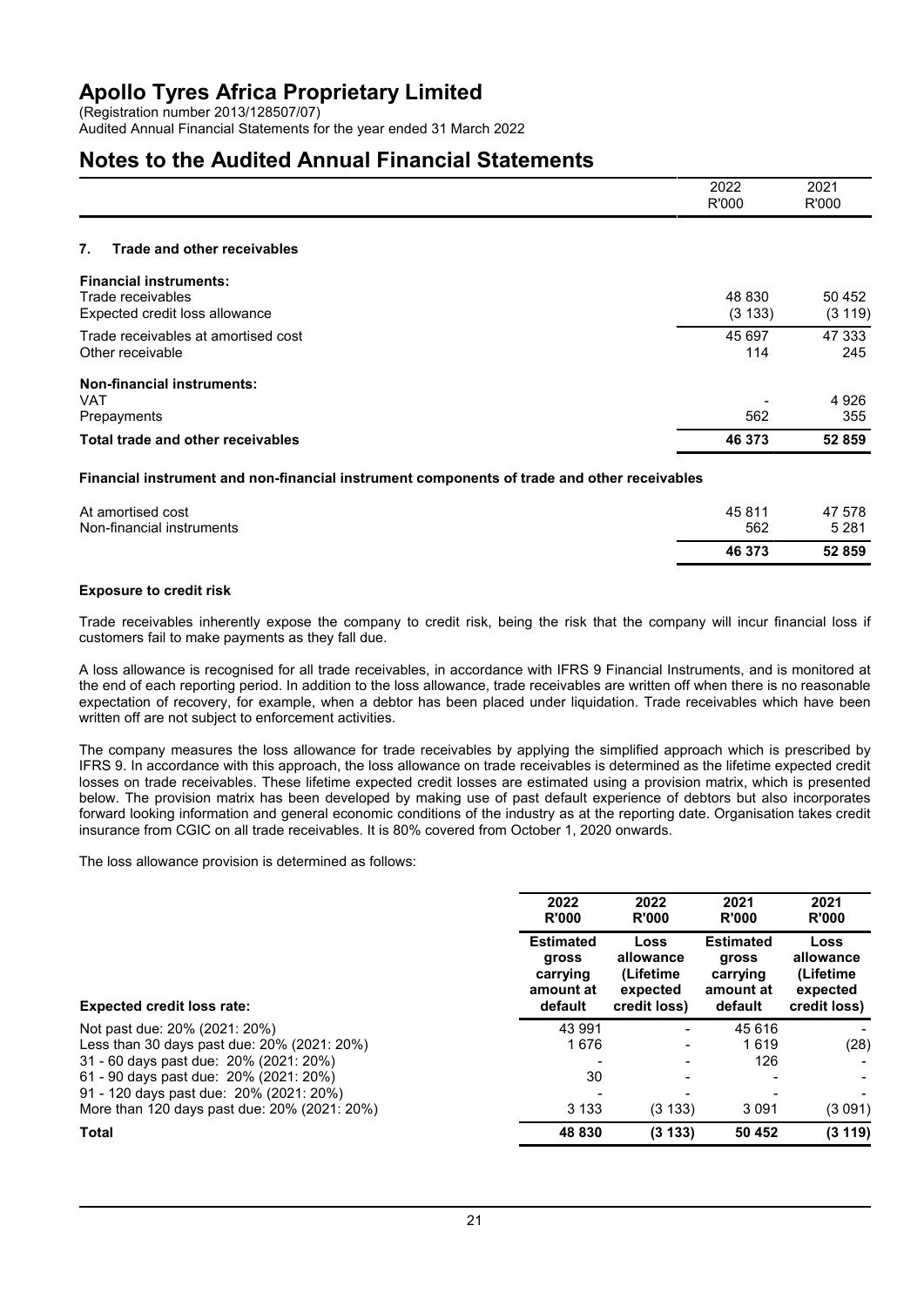(Registration number 2013/128507/07)

Audited Annual Financial Statements for the year ended 31 March 2022

## **Notes to the Audited Annual Financial Statements**

| 2022       | 2021  |
|------------|-------|
| R'000<br>. | R'000 |

### **7. Trade and other receivables (continued)**

#### **Reconciliation of loss allowances**

The following table shows the movement in the expected credit loss allowance (lifetime expected credit losses) for trade and other receivables

| <b>Opening balance</b><br>Expected credit loss allowances raised / reversed | (3119)<br>(14) | (4366)<br>1 247 |
|-----------------------------------------------------------------------------|----------------|-----------------|
| <b>Closing balance</b>                                                      | (3 133)        | (3 119)         |
| <b>Cash and cash equivalents</b><br>8.                                      |                |                 |
| Cash and cash equivalents consist of:                                       |                |                 |
| <b>Bank balances</b>                                                        | 34 258         | 18 7 14         |
| 9.<br>Stated capital and premium                                            |                |                 |
| <b>Authorised</b><br>1 000 ordinary shares                                  | 1 0 0 0        | 1 0 0 0         |

Unissued ordinary shares are under the control of the directors in terms of a resolution of members passed at the last annual general meeting. This authority remains in force until the next annual general meeting.

| <b>Issued</b><br>707 Ordinary shares                                                   | 400 000                   | 400 000                 |
|----------------------------------------------------------------------------------------|---------------------------|-------------------------|
| <b>Lease liabilities</b><br>10.                                                        |                           |                         |
| Minimum lease payments due<br>- within one year<br>- in second to fifth year inclusive | 7676<br>4 1 2 7           | 6 6 3 3<br>11 344       |
| Present value of minimum lease payments                                                | 11 803                    | 17977                   |
| Non-current liabilities<br><b>Current liabilities</b>                                  | 4 1 2 7<br>7676<br>11 803 | 11 344<br>6633<br>17977 |

### **11. Post retirement medical aid obligation**

#### **Defined benefit plan**

Prior to 1998, it was the company's policy to provide post employment medical benefits for its employees, by the way of subsidies. These subsidies have been funded by means of pensions purchased from insurers. Each year additional amounts are paid in line with the increases in medical aid subscriptions. While selling Apollo Tyres South Africa Proprietary Limited to Sumitomo Rubber Industries ("SRI"). The liability got transferred to them. However as per the sale agreement any cost incurred by SRI for these old employees should subsequently to be reimbursed by Apollo Tyres Africa Proprietary Limited.

The SRI liability in respect of the post-employment medical obligation has been actuarially valued at R 19.5m (2021: R 20.2m) at 31 December 2021 by Towers Watson Actuaries and Consultants. There has been no material changes between 31 December 2021 and year end on 31 March 2022. The actuarial valuation performed has been based on the following assumptions: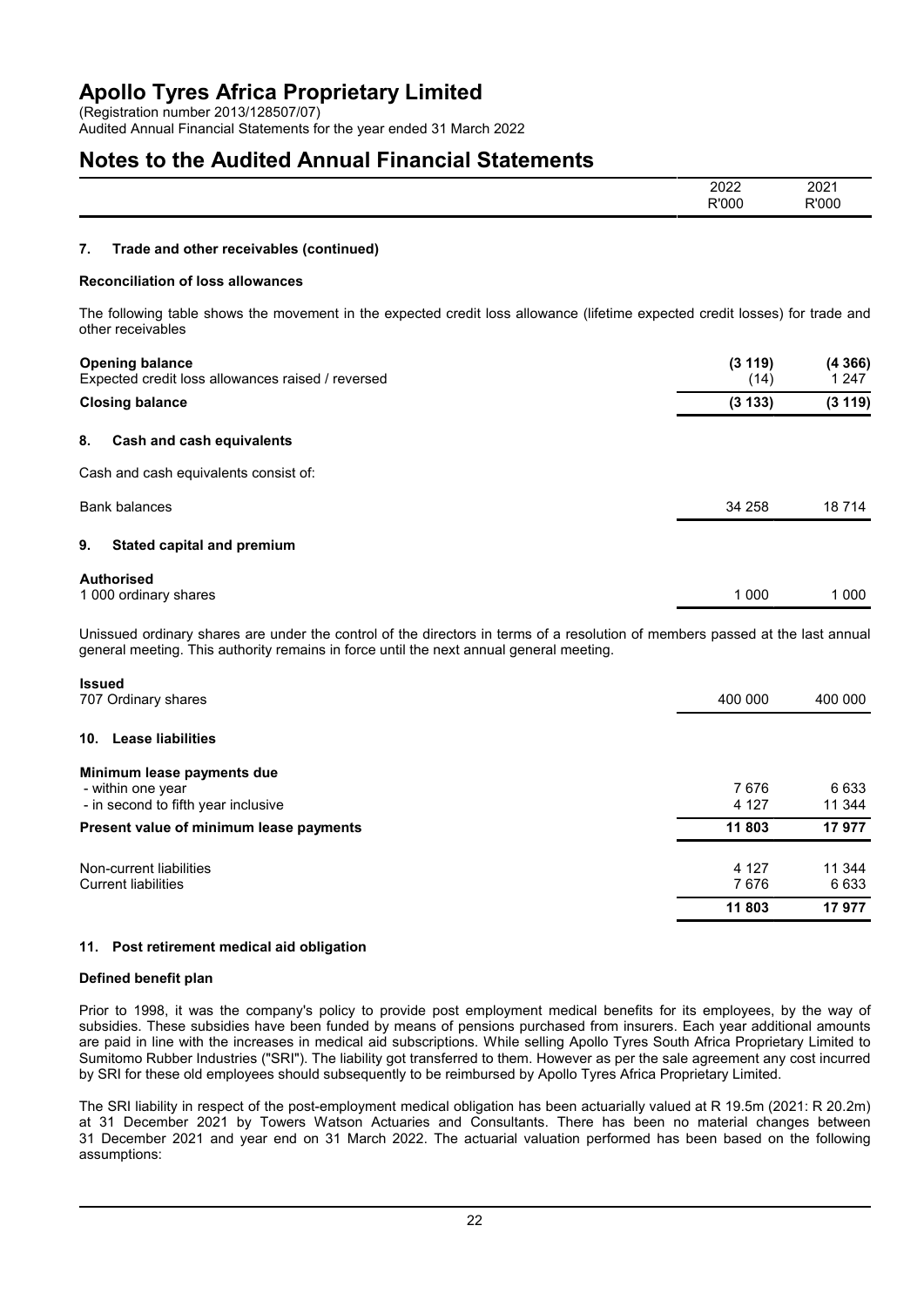(Registration number 2013/128507/07)

Audited Annual Financial Statements for the year ended 31 March 2022

# **Notes to the Audited Annual Financial Statements**

|                                                                                                                                                    |                    | 2022<br>R'000                       | 2021<br>R'000                     |
|----------------------------------------------------------------------------------------------------------------------------------------------------|--------------------|-------------------------------------|-----------------------------------|
| 11. Post retirement medical aid obligation (continued)                                                                                             |                    |                                     |                                   |
| - a health care cost inflation rate of 7.3% (2021: 5.4% p.a)<br>- a discount rate of 9.8% (2021: 8.60% p.a)                                        |                    |                                     |                                   |
| <b>Carrying value</b>                                                                                                                              |                    |                                     |                                   |
| Opening balance<br>Movement in statement of profit or loss<br>Payments                                                                             |                    | (20 212)<br>(2048)<br>2756          | (22 288)<br>949<br>(3025)         |
|                                                                                                                                                    |                    | (19504)                             | (24364)                           |
| 12. Trade and other payables                                                                                                                       |                    |                                     |                                   |
| <b>Financial instruments:</b><br>Employees related payable<br>Other payables and accruals<br>Other payables to related parties<br>Trade payables * |                    | 1 2 5 6<br>1893<br>23 120<br>85 381 | 905<br>4 7 1 5<br>12790<br>90 352 |
| <b>Non-financial instruments:</b>                                                                                                                  |                    |                                     |                                   |
| VAT                                                                                                                                                |                    | 193<br>111 843                      | 108 762                           |
| * included payable to related parties                                                                                                              |                    |                                     |                                   |
| 13. Loan from shareholder                                                                                                                          |                    |                                     |                                   |
| Apollo (South Africa) Holdings Proprietary Limited                                                                                                 |                    | 12 650                              | 12724                             |
| The loan is interest-free with no fixed terms of repayment and is unsecured.                                                                       |                    |                                     |                                   |
| Split between non-current and current portions                                                                                                     |                    |                                     |                                   |
| <b>Current liabilities</b>                                                                                                                         |                    | 12 650                              | 12724                             |
| 14.<br><b>Provisions</b>                                                                                                                           |                    |                                     |                                   |
| Reconciliation of provisions - 2022 - R'000                                                                                                        |                    |                                     |                                   |
|                                                                                                                                                    | Opening<br>balance | <b>Movements</b>                    | <b>Total</b>                      |
| Leave pay provisions                                                                                                                               | 1 200              | 107                                 | 1 3 0 7                           |
| Reconciliation of provisions - 2021 - R'000                                                                                                        |                    |                                     |                                   |
| Leave pay provisions                                                                                                                               |                    | Opening<br>balance<br>1 200         | <b>Total</b><br>1 200             |
|                                                                                                                                                    |                    |                                     |                                   |
| <b>Revenue</b><br>15.                                                                                                                              |                    |                                     |                                   |
| Revenue from contracts with customers<br>Revenue from the sale of finished goods                                                                   |                    | 375 167                             | 273 512                           |
|                                                                                                                                                    |                    |                                     |                                   |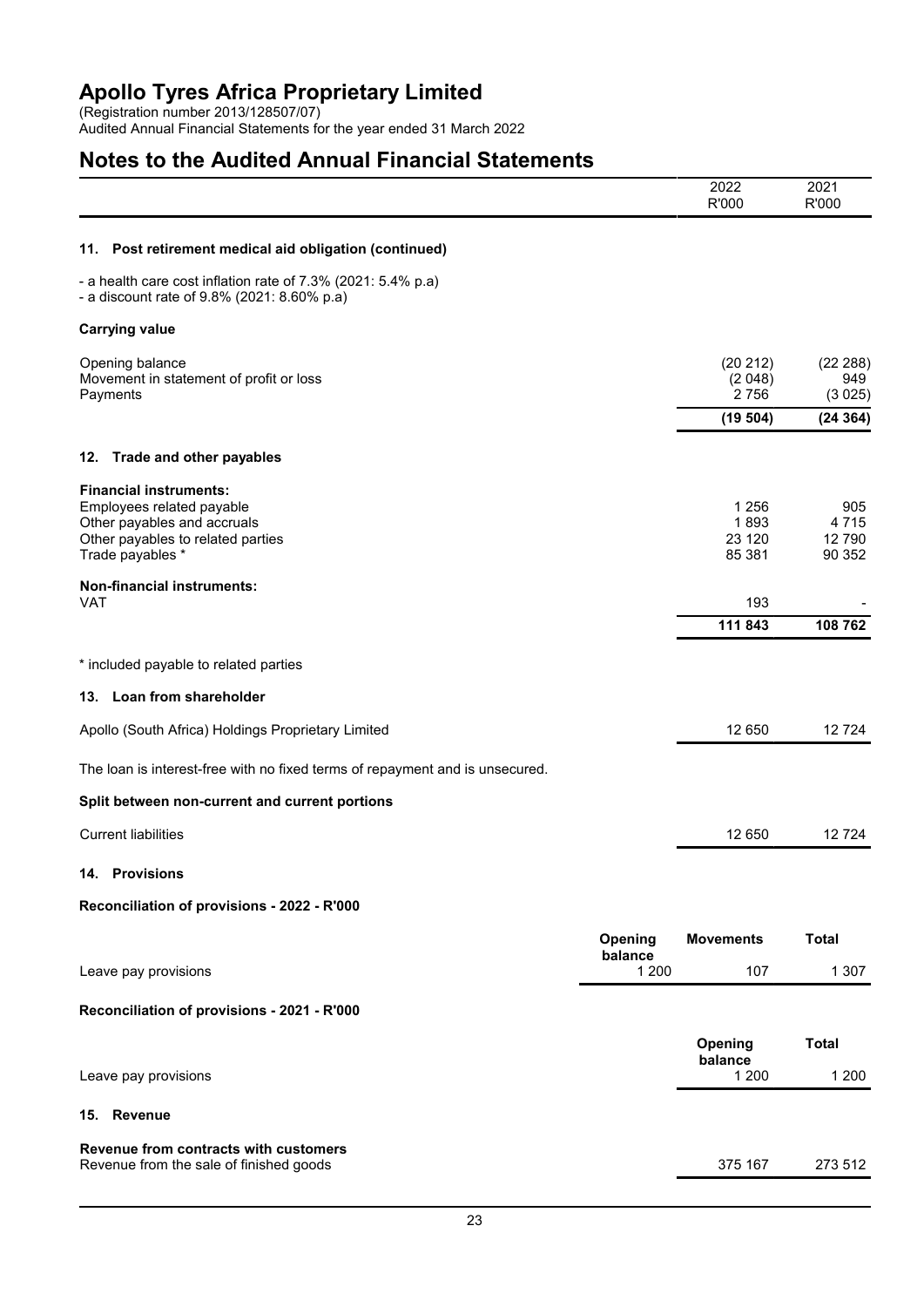(Registration number 2013/128507/07)

Audited Annual Financial Statements for the year ended 31 March 2022

## **Notes to the Audited Annual Financial Statements**

|                                                                                                   | 2022<br>R'000     | 2021<br>R'000      |
|---------------------------------------------------------------------------------------------------|-------------------|--------------------|
| 15. Revenue (continued)                                                                           |                   |                    |
| Disaggregation of revenue from contracts with customers                                           |                   |                    |
| The company disaggregates revenue from customers as follows:                                      |                   |                    |
| Sale of goods                                                                                     |                   |                    |
| Domestic sales<br><b>Export sales</b>                                                             | 299 677<br>75 490 | 225 865<br>47 647  |
|                                                                                                   | 375 167           | 273 512            |
| Timing of revenue recognition                                                                     |                   |                    |
| At a point in time                                                                                |                   |                    |
| Domestic sales<br><b>Export sales</b>                                                             | 299 677<br>75 490 | 225 865<br>47 647  |
|                                                                                                   | 375 167           | 273 512            |
| 16. Other operating income                                                                        |                   |                    |
| Income from APDP import rebates and price differences                                             | 3748              | 5 0 9 2            |
| <b>Merchanting Freight Recovery</b>                                                               | 5955<br>9703      | 2 0 5 7<br>7 1 4 9 |
|                                                                                                   |                   |                    |
| 17. Other operating losses                                                                        |                   |                    |
| Foreign exchange losses<br>Net foreign exchange loss                                              | (180)             | (593)              |
| 18. Operating profit                                                                              |                   |                    |
| Operating profit for the year is stated after charging (crediting) the following, amongst others: |                   |                    |
| <b>Auditor's remuneration - external</b>                                                          |                   |                    |
| Audit fees - current year                                                                         | 330               | 360                |
| <b>Employee costs</b>                                                                             |                   |                    |
| Employee costs<br>Retrenchment costs                                                              | 18 293            | 17 081<br>1 172    |
| <b>Total employee costs</b>                                                                       | 18 293            | 18 253             |
|                                                                                                   |                   |                    |
| <b>Depreciation</b><br>Depreciation of right-of-use assets                                        | 7 0 9 6           | 6445               |
| Depreciation of property, plant and equipment<br><b>Total depreciation</b>                        | 175<br>7 2 7 1    | 155<br>6600        |
|                                                                                                   |                   |                    |
| <b>Investment revenue</b><br>19.                                                                  |                   |                    |
| <b>Interest revenue</b><br>Bank and other cash                                                    | 271               | 348                |
| Other financial assets                                                                            | 2                 |                    |
| <b>Total interest revenue</b>                                                                     | 273               | 348                |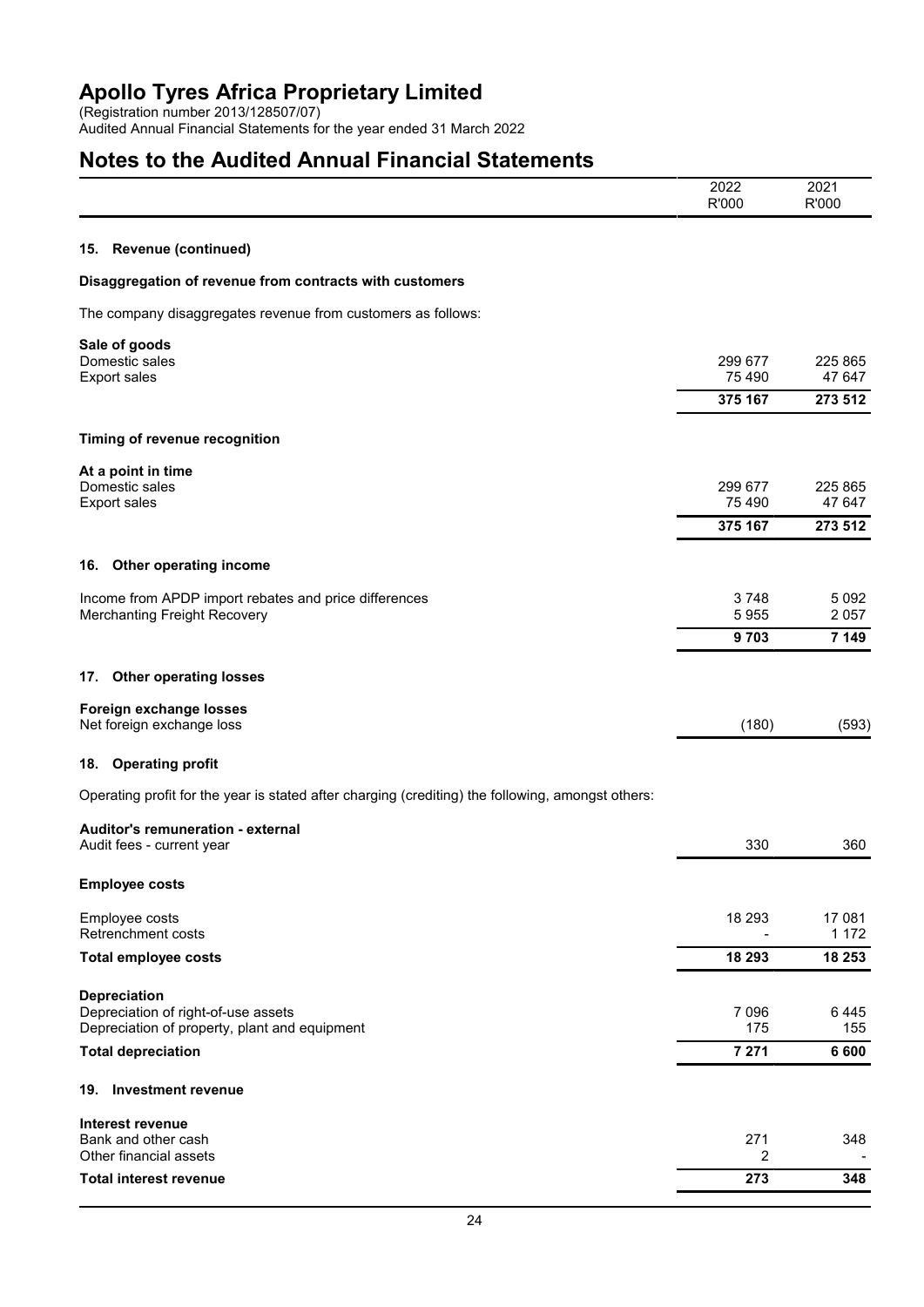(Registration number 2013/128507/07)

Audited Annual Financial Statements for the year ended 31 March 2022

# **Notes to the Audited Annual Financial Statements**

|                                                                                                                                                                                                            | 2022<br>R'000                              | 2021<br>R'000                   |
|------------------------------------------------------------------------------------------------------------------------------------------------------------------------------------------------------------|--------------------------------------------|---------------------------------|
| 20. Finance costs                                                                                                                                                                                          |                                            |                                 |
| Lease liabilities                                                                                                                                                                                          | 1414                                       | 1715                            |
| 21. Taxation                                                                                                                                                                                               |                                            |                                 |
| Reconciliation of the tax expense                                                                                                                                                                          |                                            |                                 |
| Reconciliation between applicable tax rate and average effective tax rate.                                                                                                                                 |                                            |                                 |
| Applicable tax rate                                                                                                                                                                                        | 28.00 %                                    | 28.00 %                         |
| <b>Deferred taxation</b><br>Originating from temporary differences<br>Not recognised in the current year<br>Assessed loss not previously recognised<br>Assessed loss utilised<br>Effect of tax rate change | 1 2 7 1<br>(5444)<br>3 2 3 1<br>942        | 3561<br>(3561)                  |
| 22. Cash generated from operations                                                                                                                                                                         |                                            |                                 |
| Profit before taxation<br><b>Adjustments for:</b>                                                                                                                                                          | 11 240                                     | 968                             |
| Depreciation<br>Interest revenue<br>Finance costs<br>Post retirement medical aid obligation<br>Provisions                                                                                                  | 7 2 7 1<br>(273)<br>1414<br>2 0 4 8<br>107 | 7 3 2 4<br>(348)<br>1715<br>949 |
| Changes in working capital:<br>Inventories<br>Trade and other receivables<br>Trade and other payables                                                                                                      | (4865)<br>6486<br>3 0 8 1                  | (5908)<br>(13303)<br>23 343     |
|                                                                                                                                                                                                            | 26 509                                     | 14740                           |

## **23. Changes in liabilities arising from financing activities**

## **Reconciliation of liabilities arising from financing activities - 2022 - R'000**

|                                             |    | Opening<br>balance | <b>Additions</b>         | <b>Interest</b> | <b>Cash flows</b> | <b>Closing</b><br>balance |
|---------------------------------------------|----|--------------------|--------------------------|-----------------|-------------------|---------------------------|
| Loan from shareholder                       | 13 | 12 7 24            | $\overline{\phantom{a}}$ | $\blacksquare$  | (74)              | 12 650                    |
| Lease liabilities                           | 10 | 17 977             | 715                      | 1 414           | (8303)            | 11 803                    |
| Total liabilities from financing activities |    | 30 701             | 715                      | 1414            | (8377)            | 24 453                    |

### **Reconciliation of liabilities arising from financing activities - 2021 - R'000**

|                                             |    | Opening<br>balance | <b>Additions</b>         | Interest                 | <b>Cash flows</b> | Closing<br>balance |
|---------------------------------------------|----|--------------------|--------------------------|--------------------------|-------------------|--------------------|
| Loan from shareholder                       | 13 | 12 784             | $\overline{\phantom{a}}$ | $\overline{\phantom{a}}$ | (60)              | 12724              |
| Lease liabilities                           | 10 | 096 '              | 16 447                   | 1 715                    | 7281              | 17977              |
| Total liabilities from financing activities |    | 19880              | 16 447                   | 1715                     | (7 341)           | 30 701             |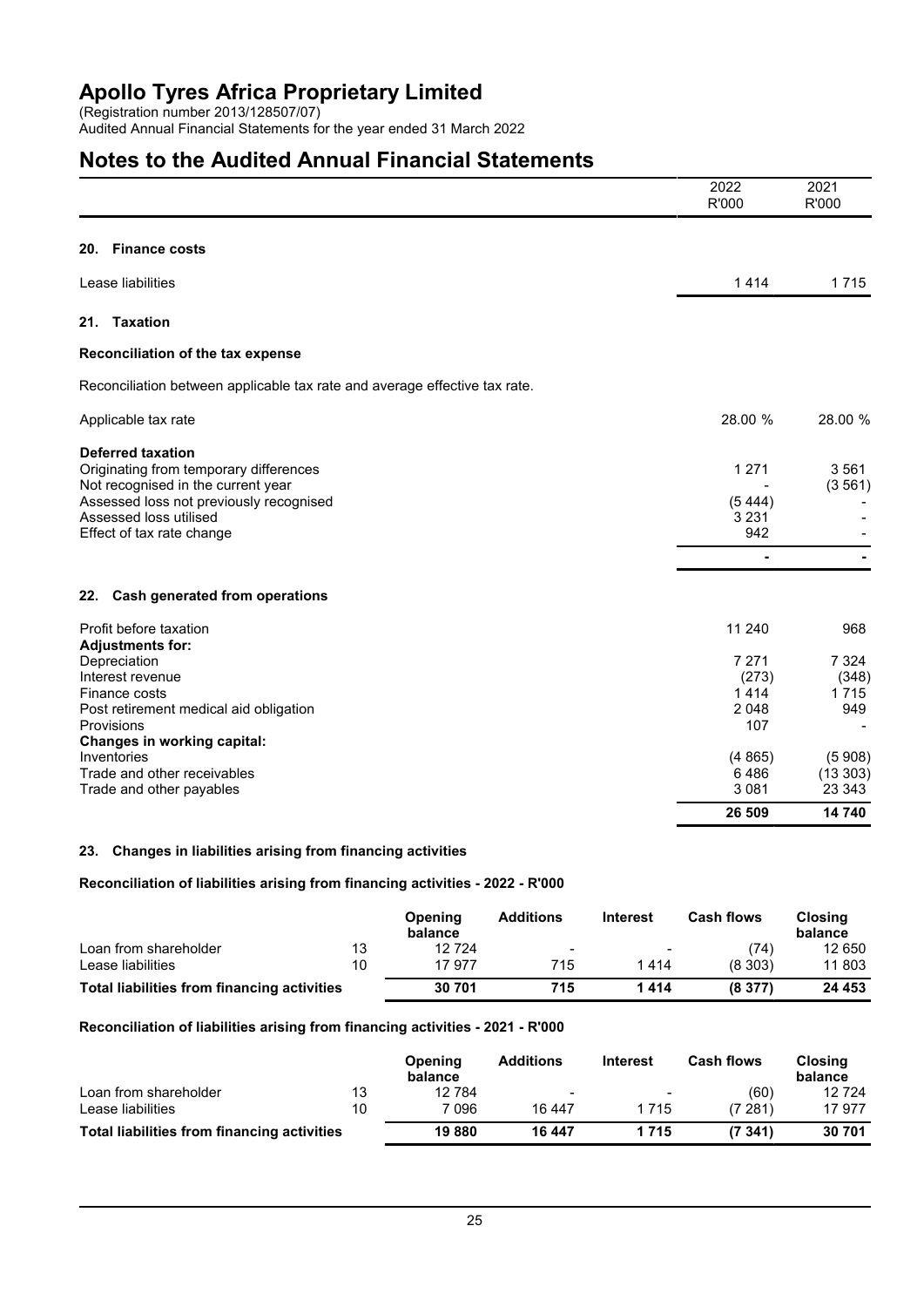(Registration number 2013/128507/07) Audited Annual Financial Statements for the year ended 31 March 2022

# **Notes to the Audited Annual Financial Statements**

|--|

## **24. Related parties**

| <b>Relationships</b>                               |                                                    |         |  |
|----------------------------------------------------|----------------------------------------------------|---------|--|
| Ultimate holding company                           | Apollo Tyres Limited                               |         |  |
| Holding company                                    | Apollo (South Africa) Holdings Proprietary Limited |         |  |
| <b>Fellow subsidiaries</b>                         | Apollo Vredestein Banden B.V                       |         |  |
|                                                    | Apollo Tyres Global R&D B.V                        |         |  |
|                                                    | Apollo Tyres Middle East                           |         |  |
|                                                    | Apollo Tyres AG                                    |         |  |
|                                                    | Apollo Tyres Enschede Netherlands                  |         |  |
|                                                    | <b>ATAG Switzerland</b>                            |         |  |
|                                                    | Apollo Tyres UK PVT Ltd                            |         |  |
| <b>Directors</b>                                   | Mr. Quintin Steyn                                  |         |  |
|                                                    | Mr. R. Arora                                       |         |  |
|                                                    | Mr. A. Varshneya                                   |         |  |
| <b>Related party balances</b>                      |                                                    |         |  |
| Loan accounts - Owing to related party             |                                                    |         |  |
| Apollo (South Africa) Holdings Proprietary Limited | (12650)                                            | (12724) |  |
| Payable to                                         |                                                    |         |  |
| Apollo Tyres Limited                               | 86 188                                             | 83 763  |  |
| Apollo Vredestein Banden B.V.                      | 2664                                               | 621     |  |
| Apollo Tyres UK PVT Limited                        | 4 0 8 7                                            | 3605    |  |
| <b>ATAG Switzerland</b>                            | 217                                                | 51      |  |
|                                                    | 93 156                                             | 88 040  |  |
|                                                    |                                                    |         |  |
| <b>Related party transactions</b>                  |                                                    |         |  |
| Purchases of inventories and finished goods from:  |                                                    |         |  |
| Apollo Tyres Limited                               | 244 171                                            | 163 219 |  |
| Apollo Vredestein Banden B.V.                      | 1 7 7 4                                            | 3 160   |  |
|                                                    | 245 945                                            | 166 379 |  |
| <b>Group charges</b>                               |                                                    |         |  |
| Apollo Tyres Limited                               | 862                                                | 623     |  |
| Apollo Tyres UK PVT Limited                        | 3608                                               | 2 802   |  |
|                                                    | 4470                                               | 3425    |  |
| <b>Royalties</b>                                   |                                                    |         |  |
| Apollo Tyres Limited                               | 9033                                               | 6 3 4 3 |  |
| Apollo Tyres Enschede Netherlands                  | 269                                                | 279     |  |
| <b>ATAG Switzerland</b>                            | 166                                                | 191     |  |
|                                                    | 9468                                               | 6813    |  |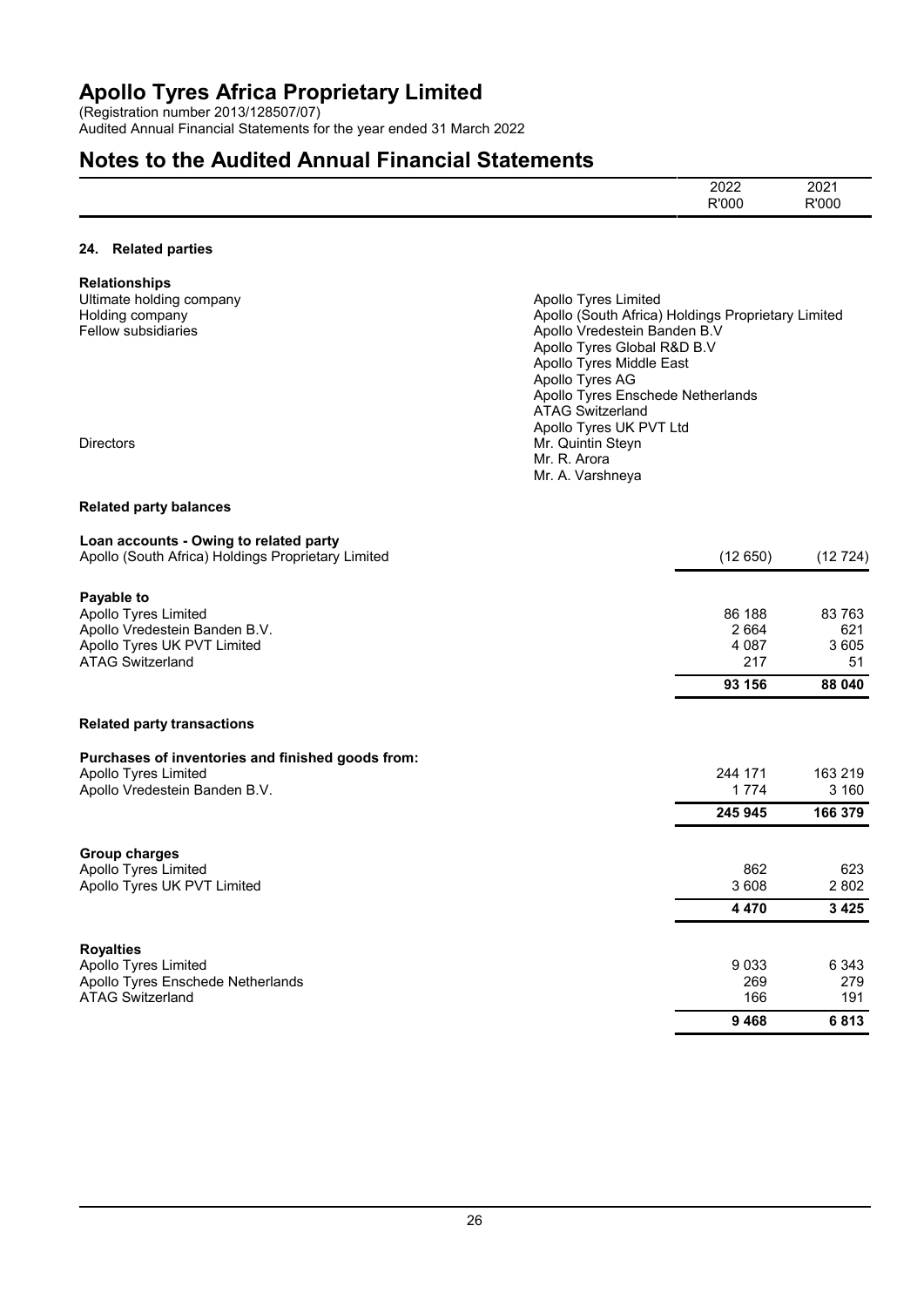(Registration number 2013/128507/07)

Audited Annual Financial Statements for the year ended 31 March 2022

## **Notes to the Audited Annual Financial Statements**

### **25. Directors' emoluments**

### **Executive**

### **2022 - R'000**

|                  | <b>Emoluments</b>        | <b>Bonus and</b><br>performance<br>related<br>payments | <b>Provident</b><br>fund<br>contributions | <b>Total</b> |
|------------------|--------------------------|--------------------------------------------------------|-------------------------------------------|--------------|
| Mr. Q. Steyn     | 1630                     | 429                                                    | 262                                       | 2 3 2 1      |
| Mr. R. Arora     | $\overline{\phantom{a}}$ |                                                        | $\,$                                      |              |
| Mr. A. Varshneya | 1 369                    | 274                                                    | $\qquad \qquad$                           | 1 643        |
|                  | 2999                     | 703                                                    | 262                                       | 3964         |

### **2021 - R'000**

|                  | <b>Emoluments</b> | <b>Bonus and</b><br>performance<br>related<br>payments | <b>Provident</b><br>fund<br>contributions | <b>Total</b> |
|------------------|-------------------|--------------------------------------------------------|-------------------------------------------|--------------|
| Mr. Q. Steyn     | 1630              | 429                                                    | 262                                       | 2 3 2 1      |
| Mr. R. Arora     | $\,$              | $\qquad \qquad$                                        | $\overline{\phantom{0}}$                  |              |
| Mr. A. Varshneya | 1450              | 256                                                    | $\qquad \qquad \blacksquare$              | 1 706        |
|                  | 3080              | 685                                                    | 262                                       | 4 0 2 7      |

Mr. A. Varshneya is still a director but moved back to India end Feb thus only remunerated for 11 months in the financial year.

### **26. Financial instruments and risk management**

### **Categories of financial instruments**

#### **Categories of financial assets**

### **2022 - R'000**

|              | Amortised<br>cost |        | <b>Fair value</b> |
|--------------|-------------------|--------|-------------------|
|              | 45 811            | 45 811 | 45 811            |
| 8            | 34 258            | 34 258 | 34 258            |
|              | 80 069            | 80 069 | 80 069            |
|              |                   |        |                   |
| <b>Notes</b> | Amortised<br>cost | Total  | <b>Fair value</b> |
| 7            | 47 578            | 47 578 | 47 578            |
| 8            | 21 243            | 21 243 | 21 24 3           |
|              | 68 821            | 68 821 | 68 821            |
|              | <b>Notes</b>      |        | <b>Total</b>      |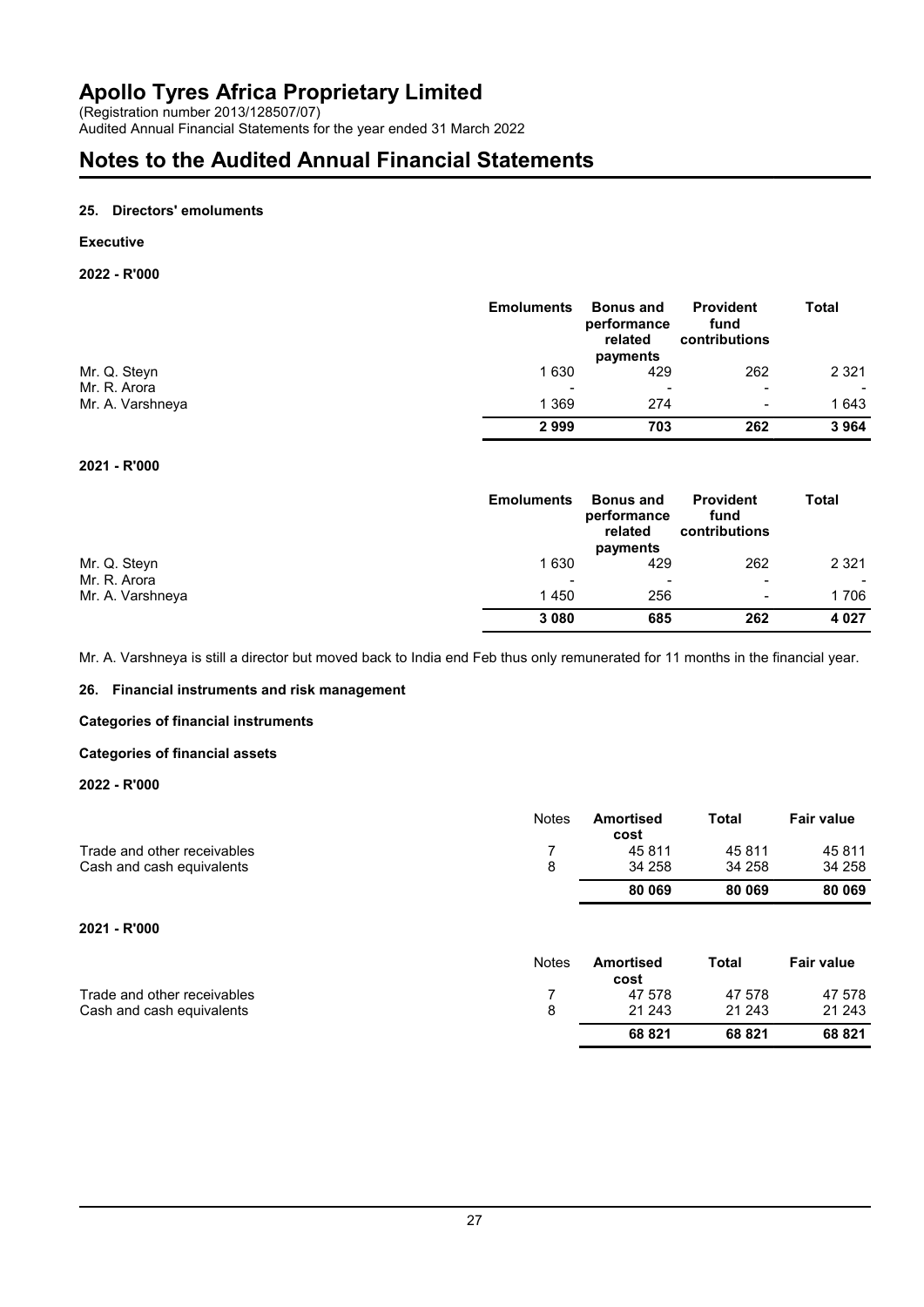(Registration number 2013/128507/07)

Audited Annual Financial Statements for the year ended 31 March 2022

## **Notes to the Audited Annual Financial Statements**

### **26. Financial instruments and risk management (continued)**

### **Categories of financial liabilities**

### **2022 - R'000**

|                          | <b>Notes</b> | <b>Amortised</b><br>cost | Total  | <b>Fair value</b> |
|--------------------------|--------------|--------------------------|--------|-------------------|
| Trade and other payables | 12           | 86 931                   | 86 931 | 86931             |
| Loan from shareholder    | 13           | 12 650                   | 12 650 | 12 650            |
|                          |              | 99 581                   | 99 581 | 99 581            |

### **2021 - R'000**

|                          | <b>Notes</b> | <b>Amortised</b><br>cost | Total   | <b>Fair value</b> |
|--------------------------|--------------|--------------------------|---------|-------------------|
| Trade and other payables | 12           | 108 762                  | 108 762 | 108 762           |
| Loan from shareholder    | 13           | 12 724                   | 12 7 24 | 12724             |
|                          |              | 121 486                  | 121 486 | 121 486           |

### **Pre tax gains and losses on financial instruments**

## **Gains and losses on financial assets**

### **2022 - R'000**

|                                                                               | <b>Notes</b> | <b>Amortised</b><br>cost | Total        |
|-------------------------------------------------------------------------------|--------------|--------------------------|--------------|
| Recognised in profit or loss:<br>Loss on foreign exchange<br>Interest revenue | 17<br>19     | (180)<br>273             | (180)<br>273 |
| Net gains                                                                     |              | 93                       | 93           |

### **2021 - R'000**

|                                                                                      | <b>Notes</b> | Amortised<br>cost | Total        |
|--------------------------------------------------------------------------------------|--------------|-------------------|--------------|
| <b>Recognised in profit or loss:</b><br>Loss on foreign exchange<br>Interest revenue | 17<br>19     | (593)<br>348      | (593)<br>348 |
| <b>Net losses</b>                                                                    |              | (245)             | (245)        |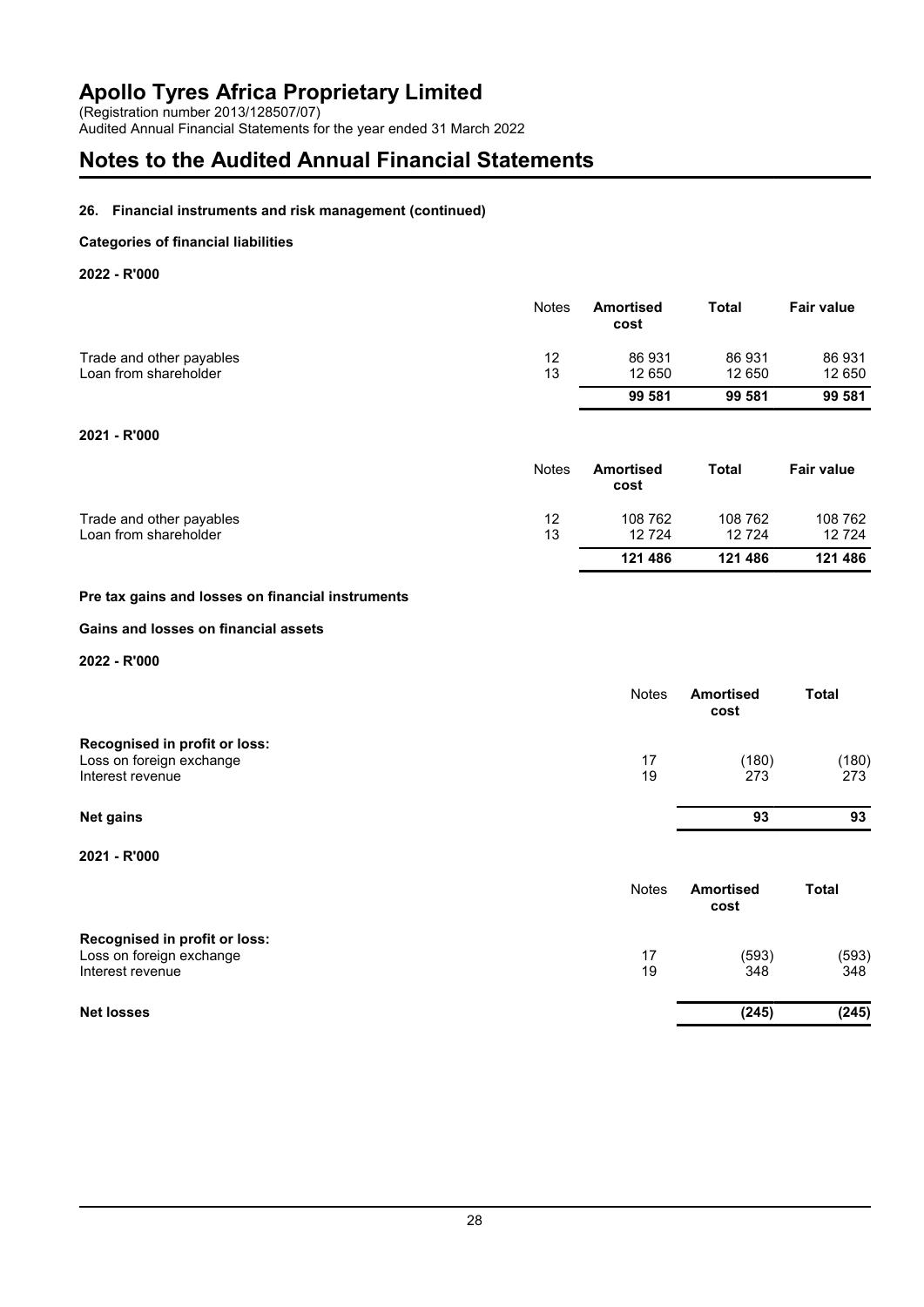(Registration number 2013/128507/07)

Audited Annual Financial Statements for the year ended 31 March 2022

## **Notes to the Audited Annual Financial Statements**

### **26. Financial instruments and risk management (continued)**

#### **Gains and losses on financial liabilities**

**2022 - R'000**

|                                                | Note | Leases | <b>Total</b> |
|------------------------------------------------|------|--------|--------------|
| Recognised in profit or loss:<br>Finance costs | 20   | (1414) | (1414)       |
| 2021 - R'000                                   |      |        |              |
|                                                | Note | Leases | <b>Total</b> |
| Recognised in profit or loss:<br>Finance costs | 20   | (1715) | (1715)       |

### **Capital risk management**

The company's capital management objective is to achieve an optimal weighted average cost of capital while continuing to safeguard the company's ability to meet its liquidity requirements (including its commitments in respect of capital expenditure), repay loan from shareholder as it falls due and continue as a going concern.

The capital structure of the company consists of debt, which includes the borrowings (excluding derivative financial liabilities) disclosed in note 13, cash and cash equivalents disclosed in note 8, and equity as disclosed in the statement of financial position.

#### **Financial risk management**

#### **Market risk**

The company's activities expose it primarily to the financial risk of changes in foreign currency exchange rates and interest rates. There have been no changes to the company's exposure to market risk or the manner in which it manages and measures the risk.

### **Credit risk**

Credit risk is the risk of financial loss to the company if a customer or counterparty to a financial instrument fails to meet its contractual obligations.

The company is exposed to credit risk on trade and other receivables and cash and cash equivalents.

Credit risk exposure arising on cash and cash equivalents is managed by the group through dealing with well-established financial institutions with high credit ratings.

Credit loss allowances for expected credit losses are recognised for all debt instruments, but excluding those measured at fair value through profit or loss. Credit loss allowances are also recognised for loan commitments and financial guarantee contracts.

In order to calculate credit loss allowances, management determine whether the loss allowances should be calculated on a 12 month or on a lifetime expected credit loss basis. This determination depends on whether there has been a significant increase in the credit risk since initial recognition. If there has been a significant increase in credit risk, then the loss allowance is calculated based on lifetime expected credit losses. If not, then the loss allowance is based on 12 month expected credit losses. This determination is made at the end of each financial period. Thus the basis of the loss allowance for a specific financial asset could change year on year.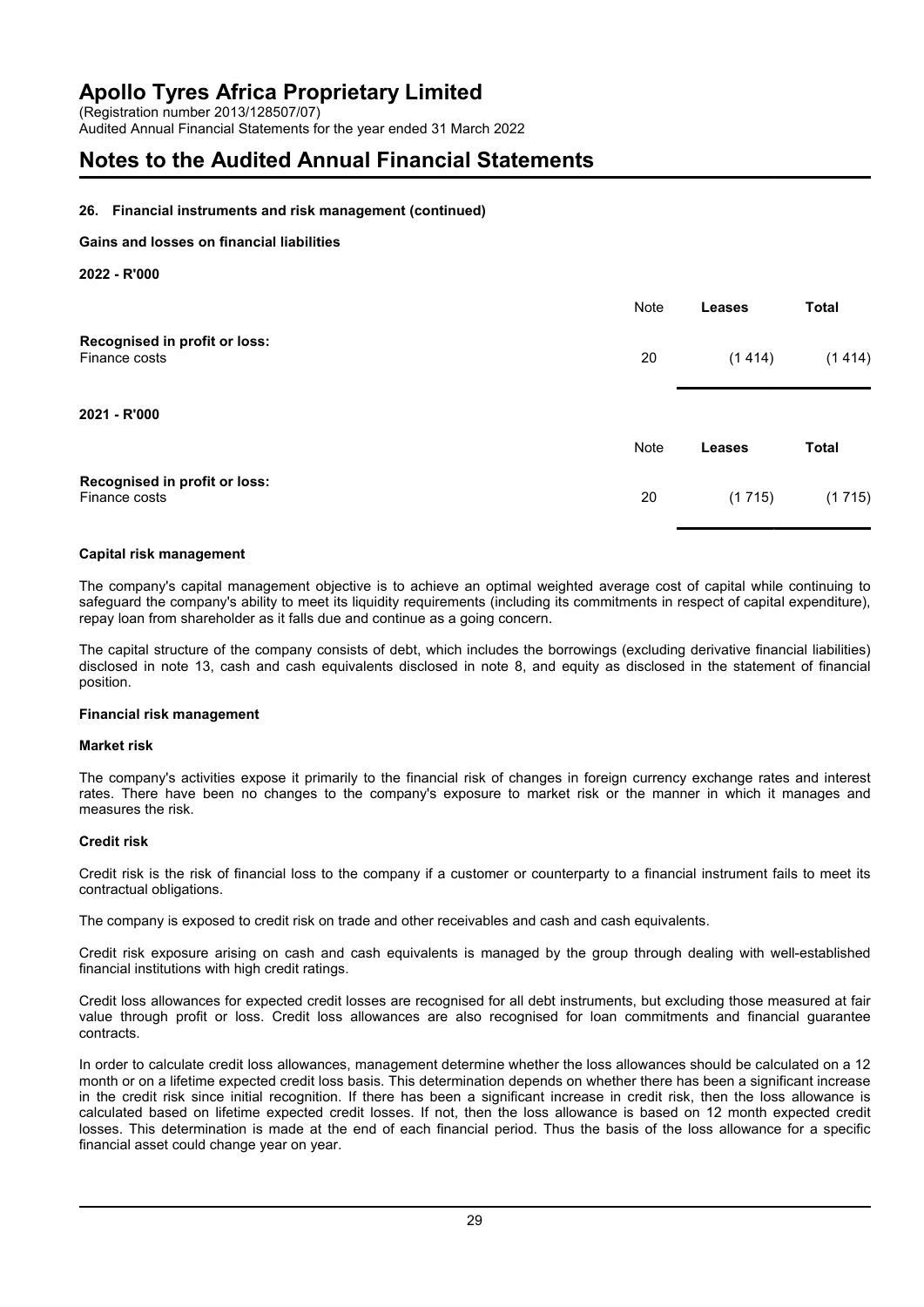(Registration number 2013/128507/07) Audited Annual Financial Statements for the year ended 31 March 2022

## **Notes to the Audited Annual Financial Statements**

|  |  | 2022<br>R'000 | 2021<br>R'000 |
|--|--|---------------|---------------|
|--|--|---------------|---------------|

### **26. Financial instruments and risk management (continued)**

Management apply the principle that if a financial asset's credit risk is low at year end, then, by implication, the credit risk has not increased significantly since initial recognition. In all such cases, the loss allowance is based on lifetime expected credit losses. Credit risk is assessed as low if there is a low risk of default. When determining the risk of default, management consider information such as payment history to date and period for which the customer has been employed. Trade receivable which do not contain a significant financing component are the exceptions and are discussed below.

Where necessary, the assessment for a significant increase in credit risk is made on a collective basis. Management typically adopt this approach when information relevant to the determination of credit risk is not available on an individual instrument level. Often, the only information available on individual instruments which could indicate an increase in credit risk, is "past due" information. It is typical that more forward-looking information is generally more readily available on a collective basis. Therefore, making the determination on a collective basis, helps to ensure that credit loss allowances are determined on the basis of lifetime expected credit losses before they reach the point of being past due. Forward looking, macro-economic information is applied on a collective basis when it is readily available without undue cost or effort. When loss allowances are determined on a collective basis, management determines the loss allowances by grouping financial instruments on the basis of shared credit risk characteristics.

For trade receivables which do not contain a significant financing component, the loss allowance is determined as the lifetime expected credit losses of the instruments.

### **Liquidity risk**

The company manages liquidity risk by maintaining adequate reserve banking facilities, by continuously monitoring forecast and actual cash flows and matching the maturity profiles of financial assets and liabilities.

### **Foreign currency risk**

The company's exposure arises mainly on import and export of finished goods. The company follows a policy of matching of import and export exposures (natural hedge) to reduce the net exposure in any foreign currency.

### Foreign currency risk management

Foreign currency transactions are managed within approved policy parameters. The recent volatility in the currency markets and the stronger Rand has necessitated a more dynamic approach to currency management. This has necessitated deviating from the set-off strategy at times considered appropriate.

### **Foreign currency exposure at the end of the reporting period**

| <b>Current assets</b>                                     |       |       |
|-----------------------------------------------------------|-------|-------|
| Foreign customers - USD                                   | 478   | 15    |
| <b>Current liabilities</b>                                |       |       |
| Foreign suppliers - Euro                                  | 132   | 105   |
| Foreign suppliers - USD                                   | 434   | 141   |
| Foreign suppliers - GBP                                   | 198   | 33    |
| Exchange rates used for conversion of foreign items were: |       |       |
| <b>USD</b>                                                | 14.81 | 14.88 |
| <b>GBP</b>                                                | 19.50 | 20.54 |
| Euro                                                      | 16.47 | 17.51 |
|                                                           |       |       |